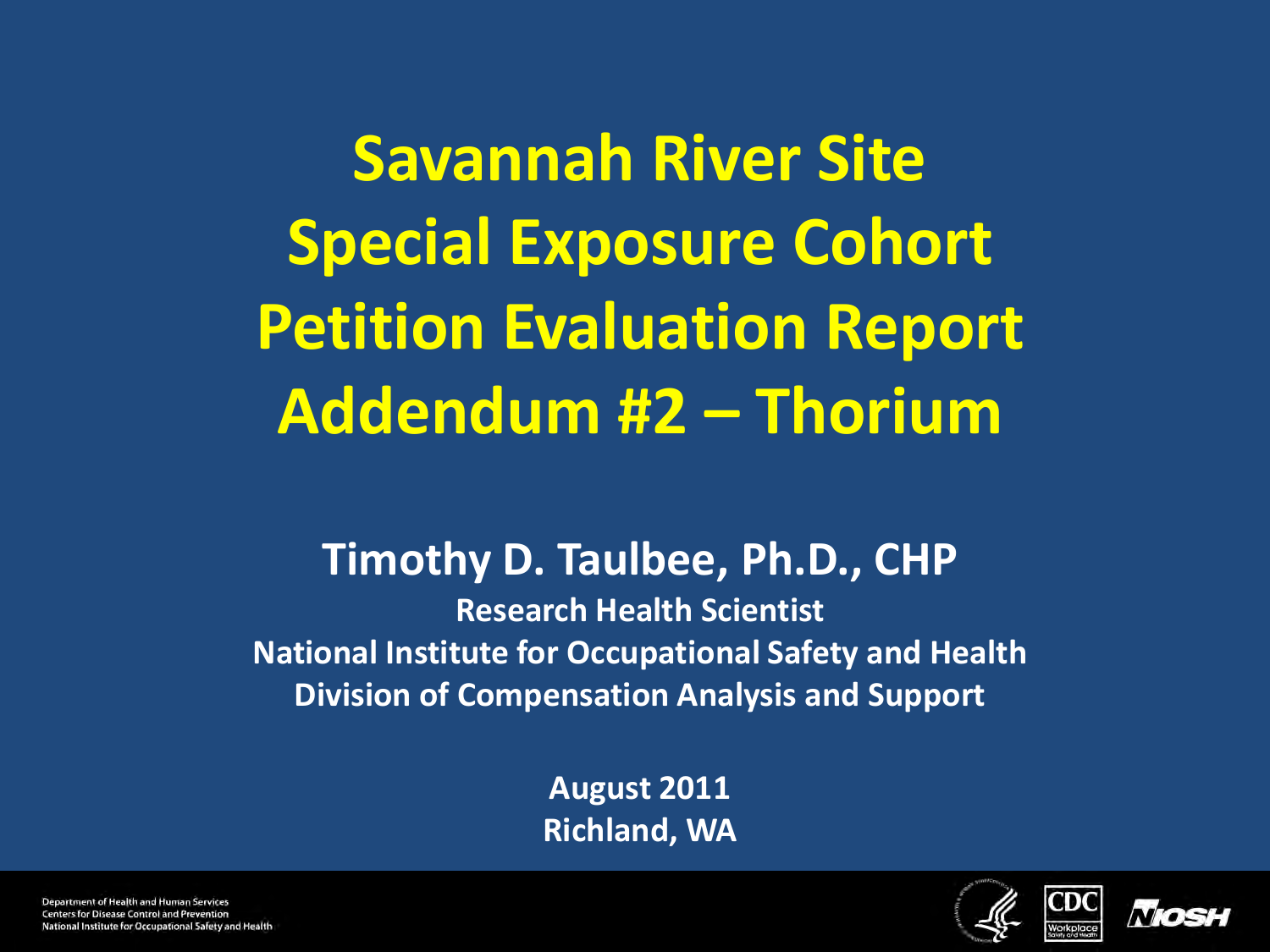# **Petition Overview**

- **November 2007: Petition received**
- **December 2008: Evaluation Report presented to the Advisory Board**
- **May 2010: Evaluation Report Addendum -Thorium presented to SRS Work Group**
- **January 2011: Work Group/SCA comments received**
	- **Significant Work Group finding: Potential thorium work in other areas not discussed in the Evaluation Report Addendum**



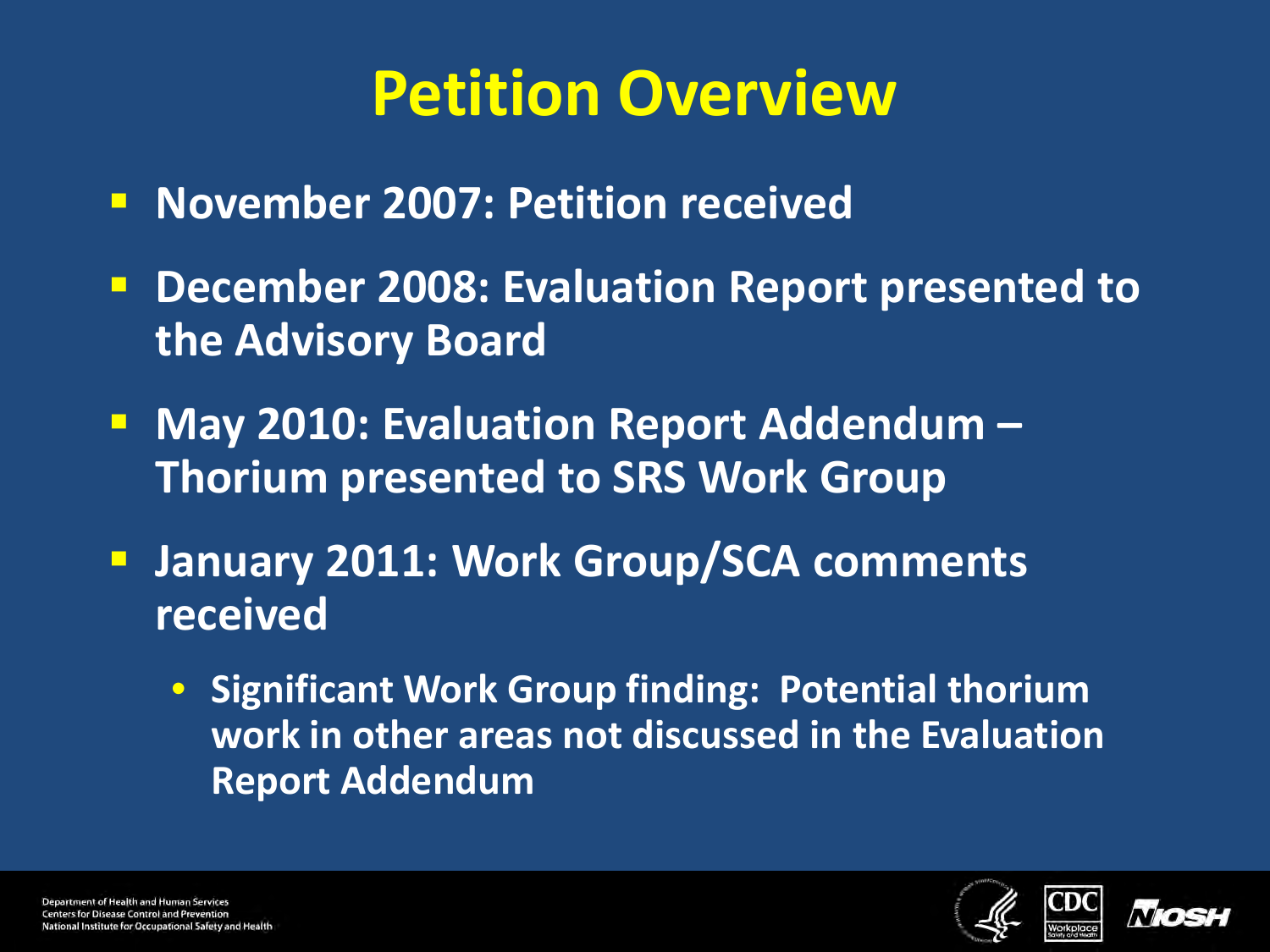# **Petition Overview—cont.**

- **February 2011: SRS status update presented to the Advisory Board**
- **SRS update on priority issues—thorium** 
	- **Discussed the isotope development and production process**
- **Laboratory research**
- **E** Semi-works
- **Fuel target fabrication**
- **Reactor irradiation**
- **Chemical separations**

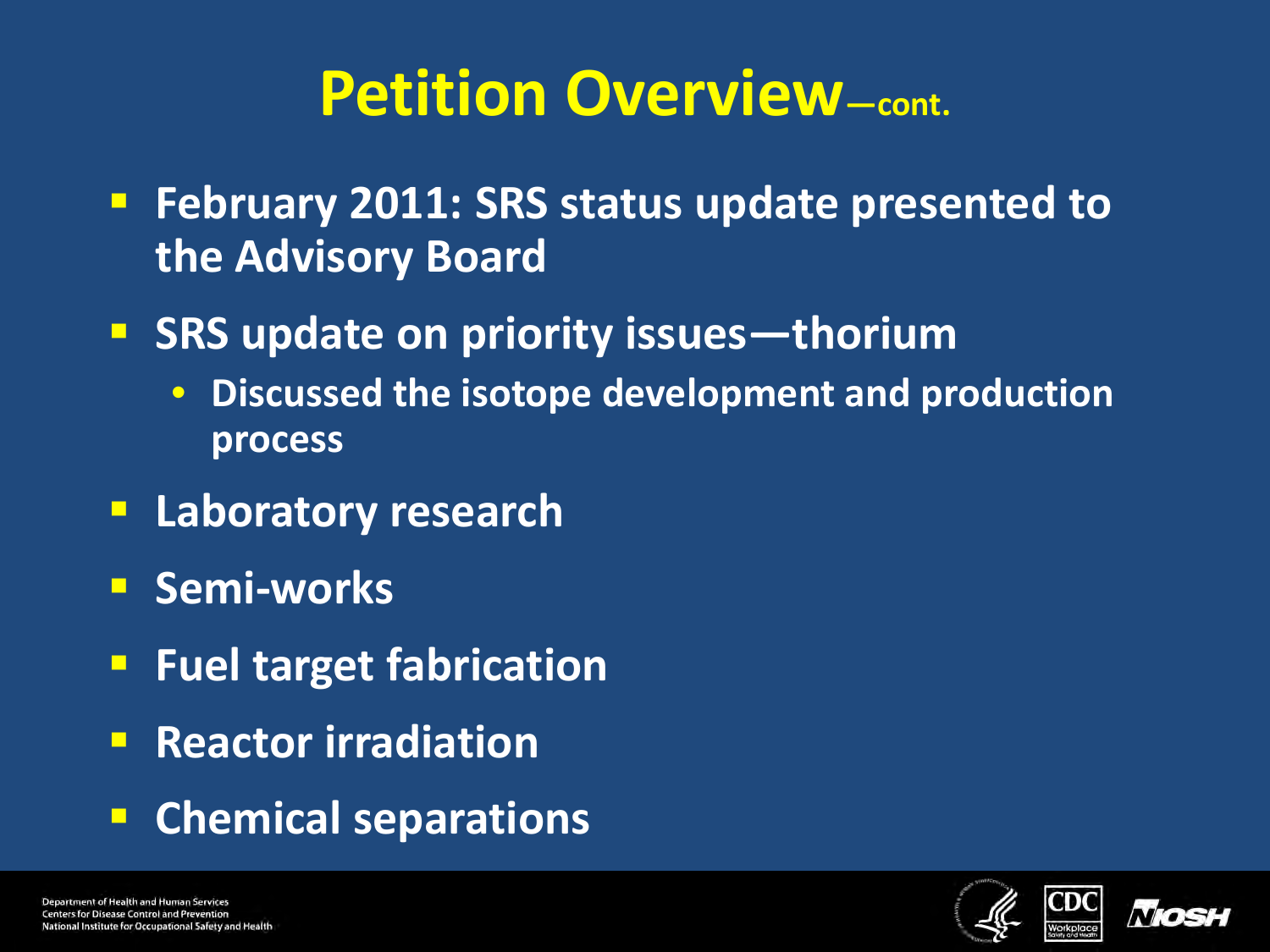# **Recommendation to the Advisory Board**

- **A class be added to the Special Exposure Cohort based on internal thorium exposures in 773A and the TNX facilities**
- **Class definition based on external monitoring**
	- **Workers likely exposed**
	- **Workers who may have been exposed**
	- **Workers who were not exposed**



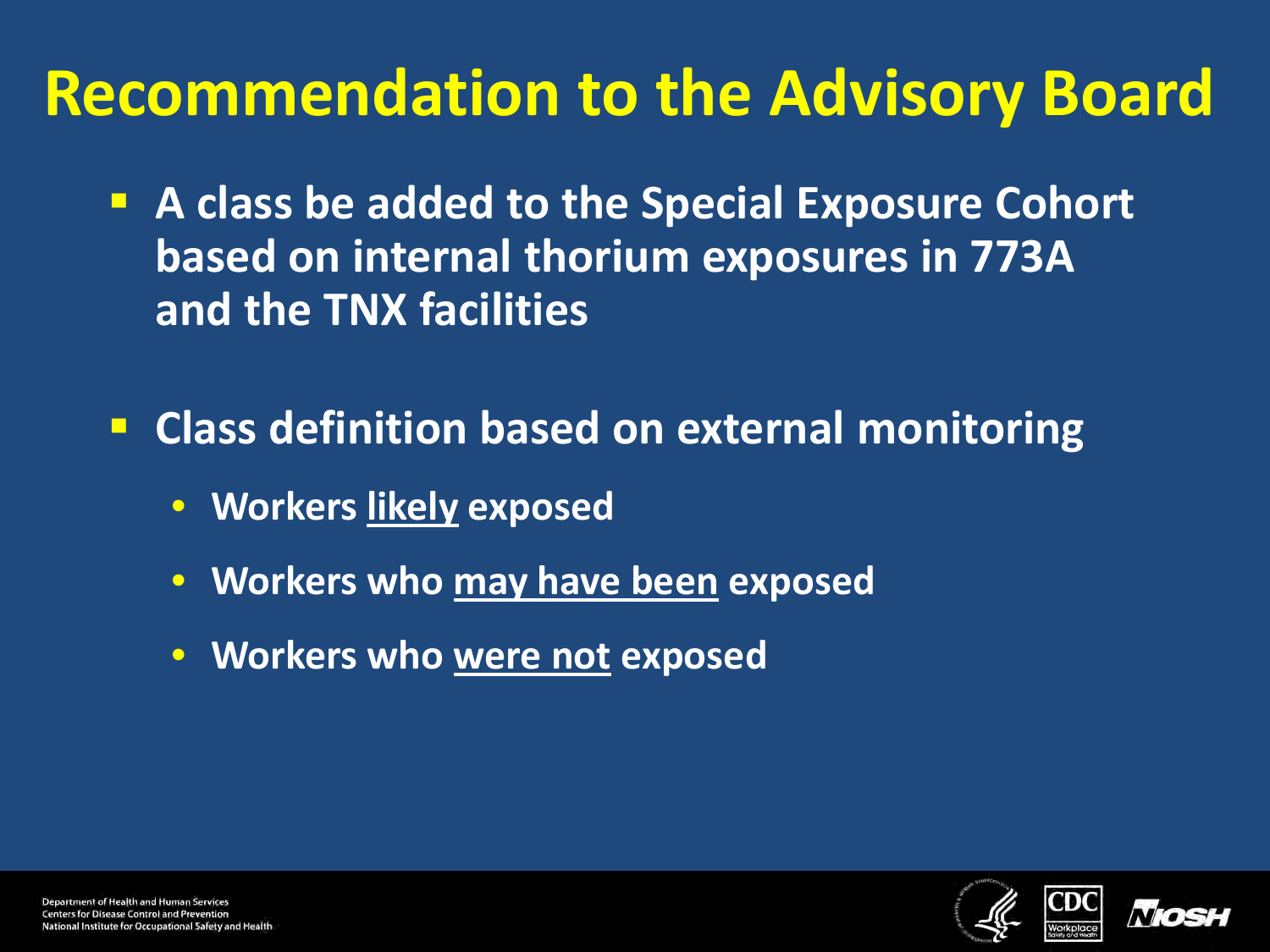# **Thorium Research and Development**

- **Lab work (700A)**
- **Semi-works (CMX/TNX)**
- **Fuel and target fabrication (300)**
- **Reactor irradiation (100)**
- **Chemical separations (200)**
- **Heavy water production (400)**



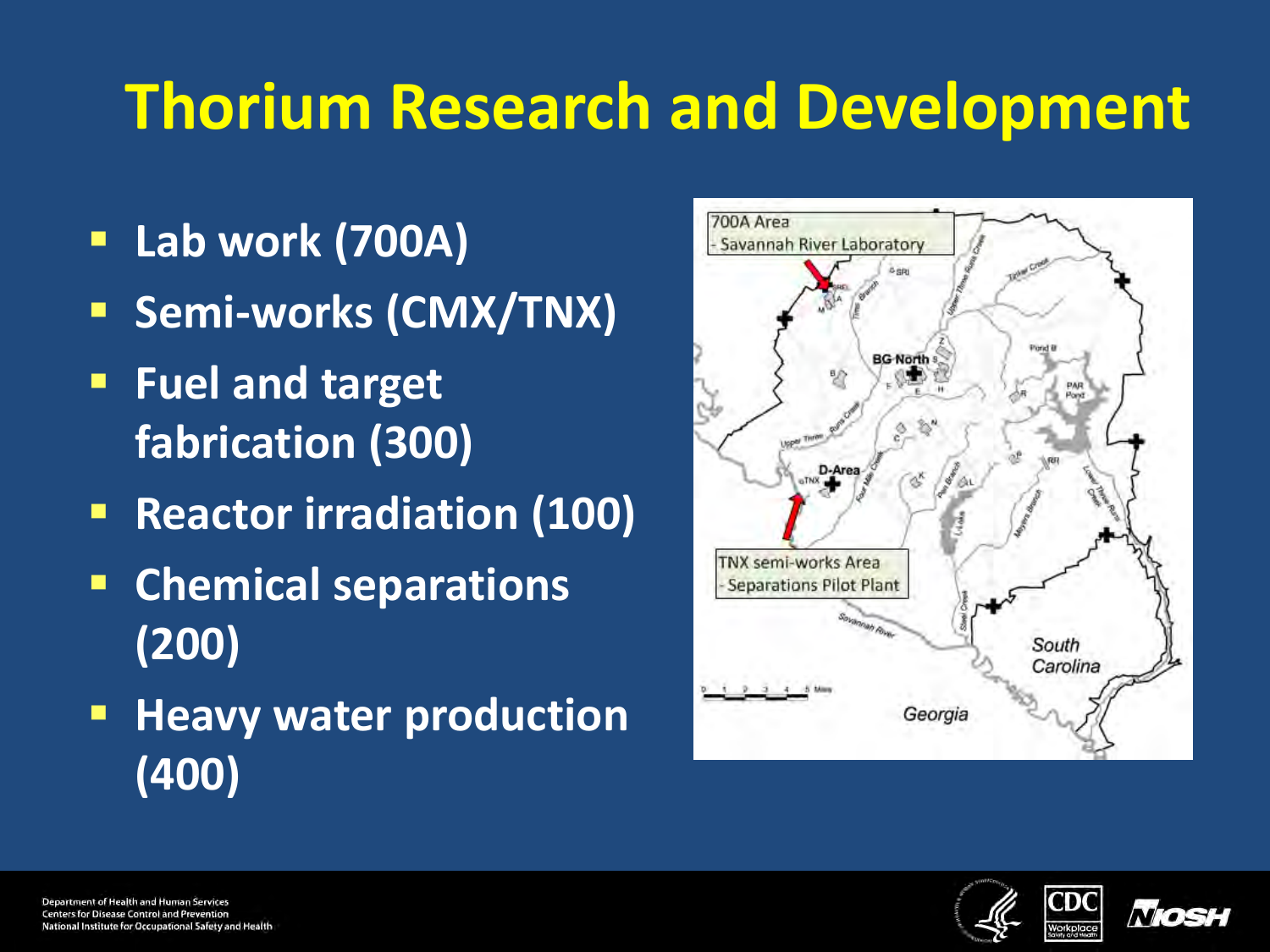# **Thorium Work at SRS**

**Dose reconstruction methods for 300 area**

- **Potential for internal exposure, but dose reconstruction method can bound the dose**
- **Encapsulated = no internal exposure potential**
- **Unencapsulated = potential for internal exposure**

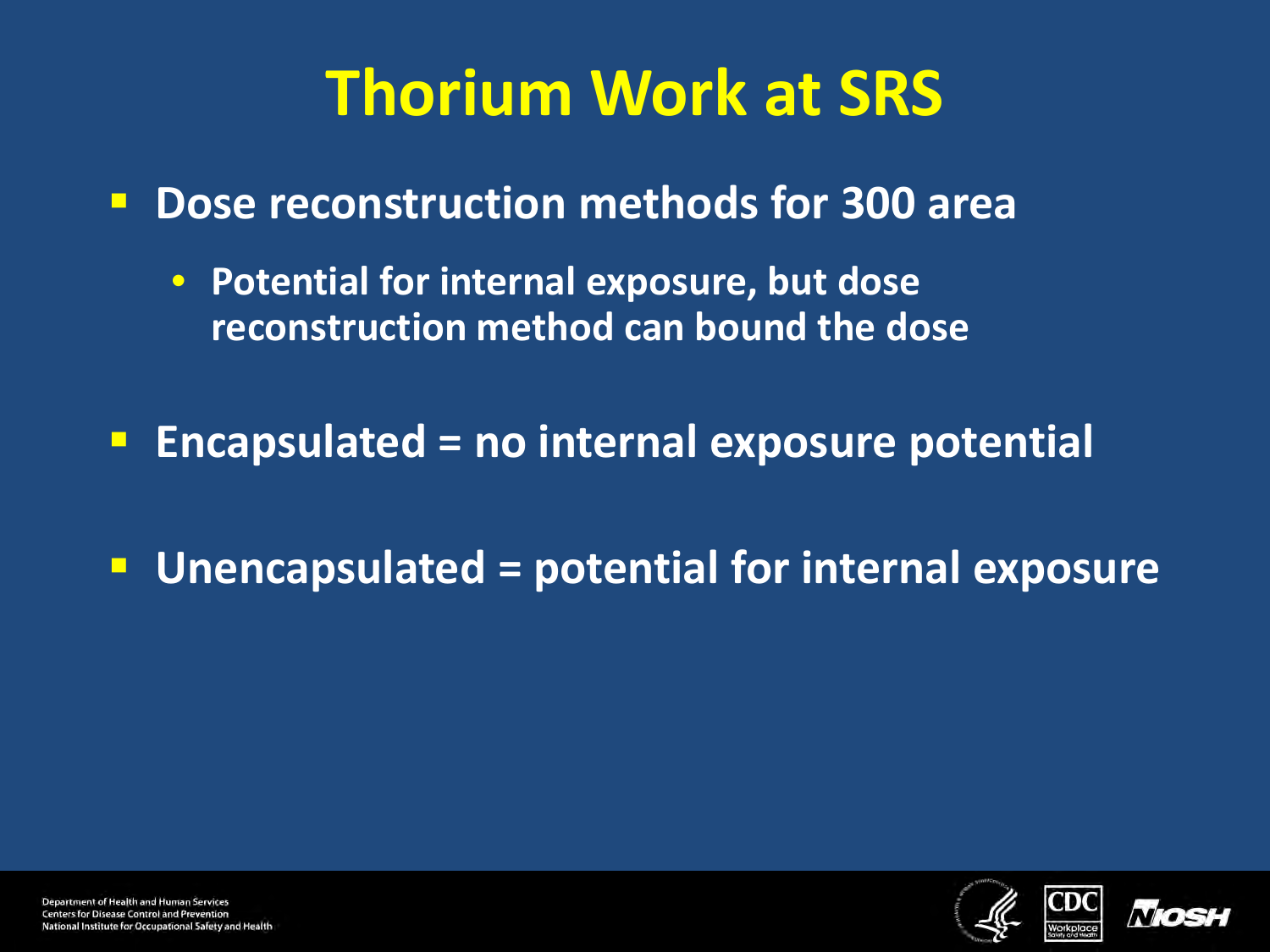#### **Thorium Dose Reconstruction**

|                                     | Year |  |  |  |  |  |                                                                                 |  |  |  |  |  |  |  |
|-------------------------------------|------|--|--|--|--|--|---------------------------------------------------------------------------------|--|--|--|--|--|--|--|
| <b>Location</b>                     |      |  |  |  |  |  | 53 54 55 56 57 58 59 60 61 62 63 64 65 66 67 68 69 70 71 72                     |  |  |  |  |  |  |  |
| <b>100 Area - Reactors</b>          |      |  |  |  |  |  |                                                                                 |  |  |  |  |  |  |  |
| 235F - Support facility             |      |  |  |  |  |  |                                                                                 |  |  |  |  |  |  |  |
| 200H - Canyon                       |      |  |  |  |  |  |                                                                                 |  |  |  |  |  |  |  |
| <b>300M - Target Fabrication</b>    |      |  |  |  |  |  |                                                                                 |  |  |  |  |  |  |  |
| 400D - Heavy Water                  |      |  |  |  |  |  |                                                                                 |  |  |  |  |  |  |  |
| 700A - Savannah River Laboratory    |      |  |  |  |  |  |                                                                                 |  |  |  |  |  |  |  |
| <b>CMX - Reactor Semi-works</b>     |      |  |  |  |  |  |                                                                                 |  |  |  |  |  |  |  |
| <b>TNX - Separations Semi-works</b> |      |  |  |  |  |  |                                                                                 |  |  |  |  |  |  |  |
| 777M - Physics Lab                  |      |  |  |  |  |  |                                                                                 |  |  |  |  |  |  |  |
| <b>Central Shops (CS)</b>           |      |  |  |  |  |  | Thorium not present, however, construction trades could have worked in any area |  |  |  |  |  |  |  |
| <b>B Area - HWCTR</b>               |      |  |  |  |  |  |                                                                                 |  |  |  |  |  |  |  |

**Dose Reconstruction Method Encapsulated thorium Unencapsulated thorium L M H Thorium not present**





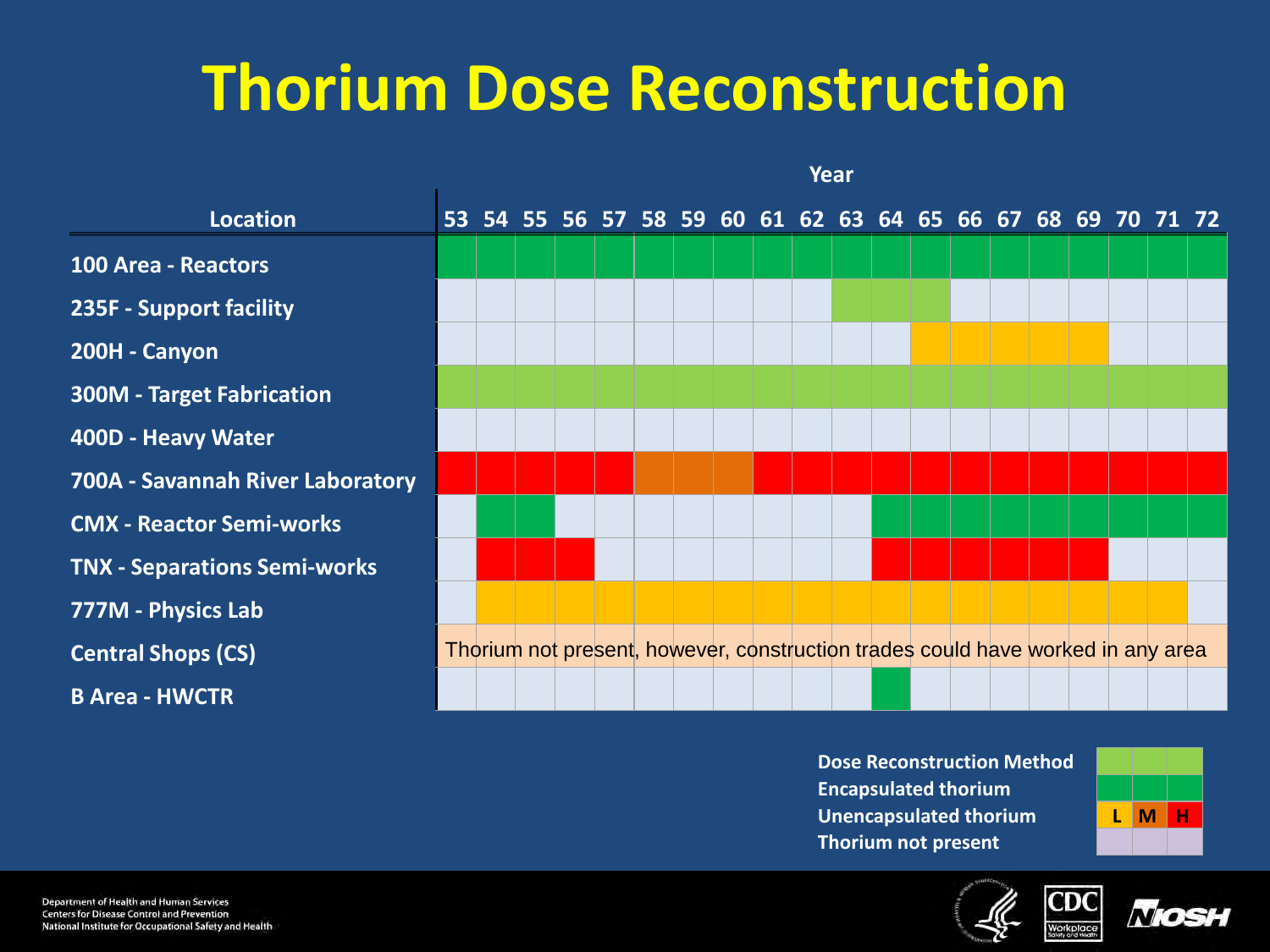# **Additional Research Conducted**

#### **Reviewed**

- **Inventory reports**
- **Monthly technical reports**
- **Health Physics Logbooks (773A & CMX/TNX)**
- **E** Conducted interviews
- **Other areas**
	- **Savannah River Laboratory (773A)**
	- **Semi-works plants (CMX/TNX)**
	- **Burial grounds**
	- **Separations area (200H)**



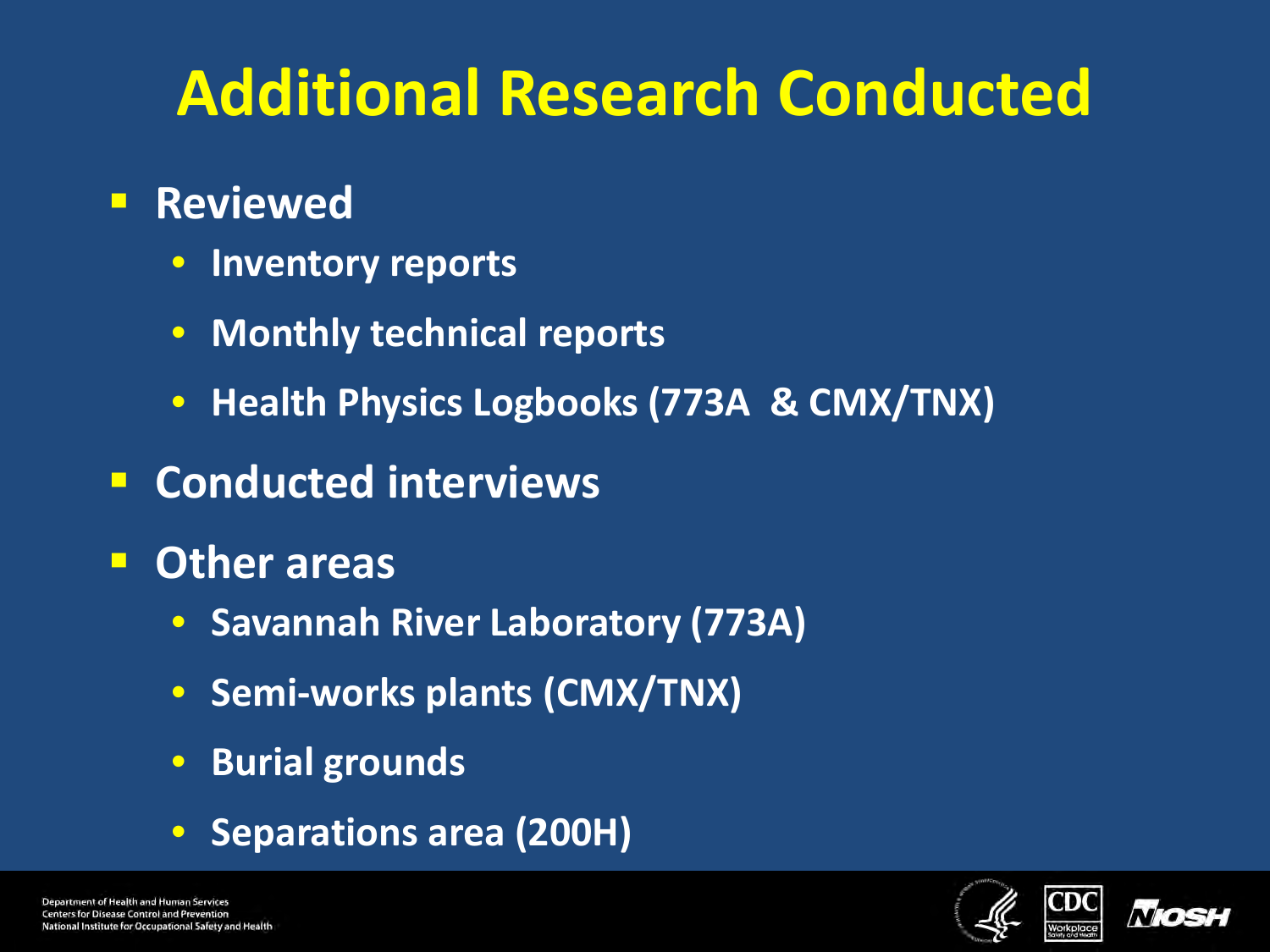- **Generally research in SRL was with small quantities of thorium**
- **A report indicating center sections cut from 12 irradiated slugs using an underwater saw.**
	- **Sections dissolved and two 8 mL samples were analyzed (DPST-55-412, SRDB: 94565)**



**Dry box for the electrolysis of thorium compounds (DPST-55-388, SRDB: 70791)**



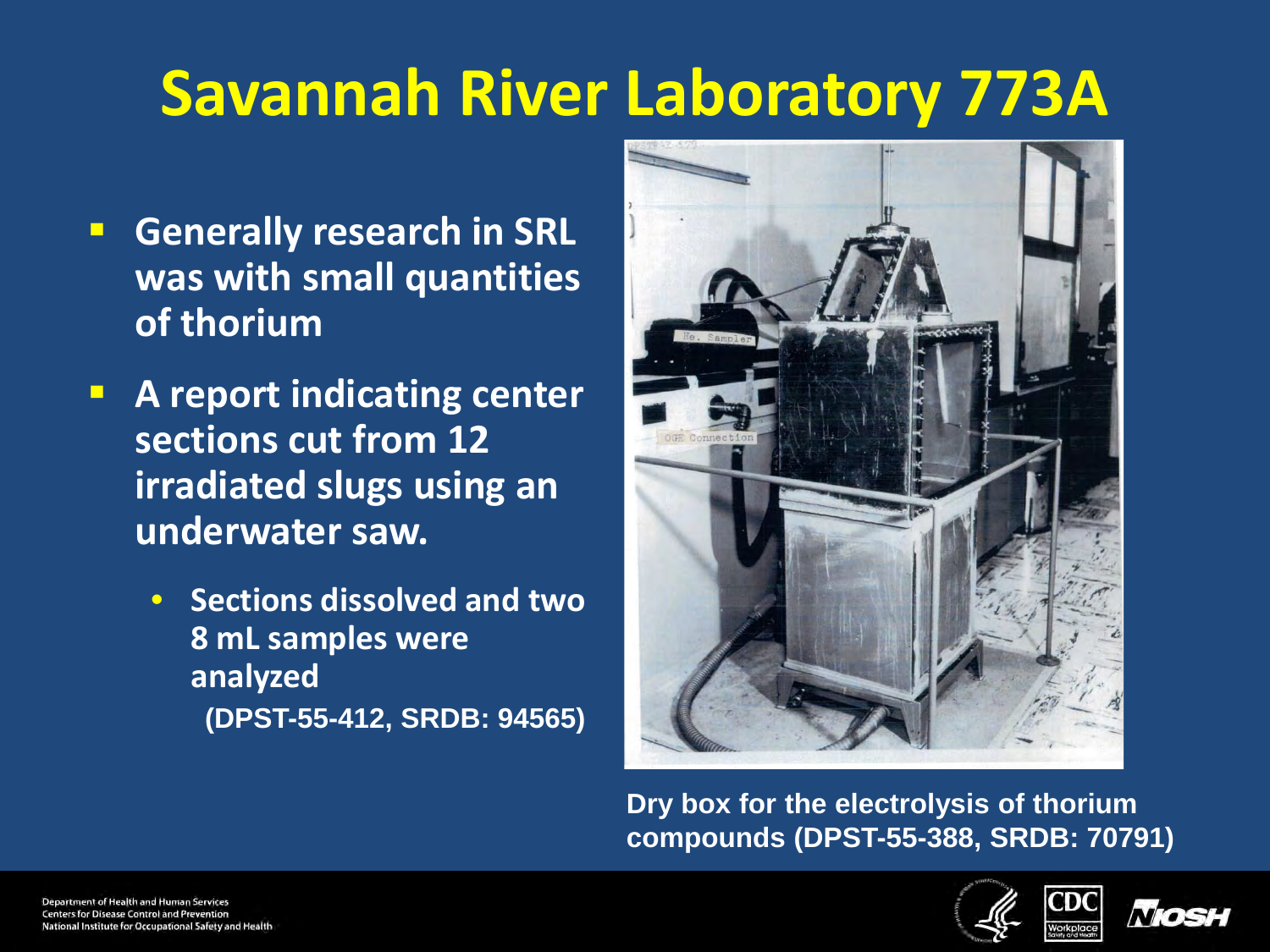- **Exception was the metal fabrication lab** 
	- **D wing or Part III of SRL**
- **Intense research activities 1953 into 1957 and then, they appear to stop**
	- **Neptunium research began using thorium as a surrogate starting in 1959**
- **Research picked back up in the mid 1960s and continued until 1971**



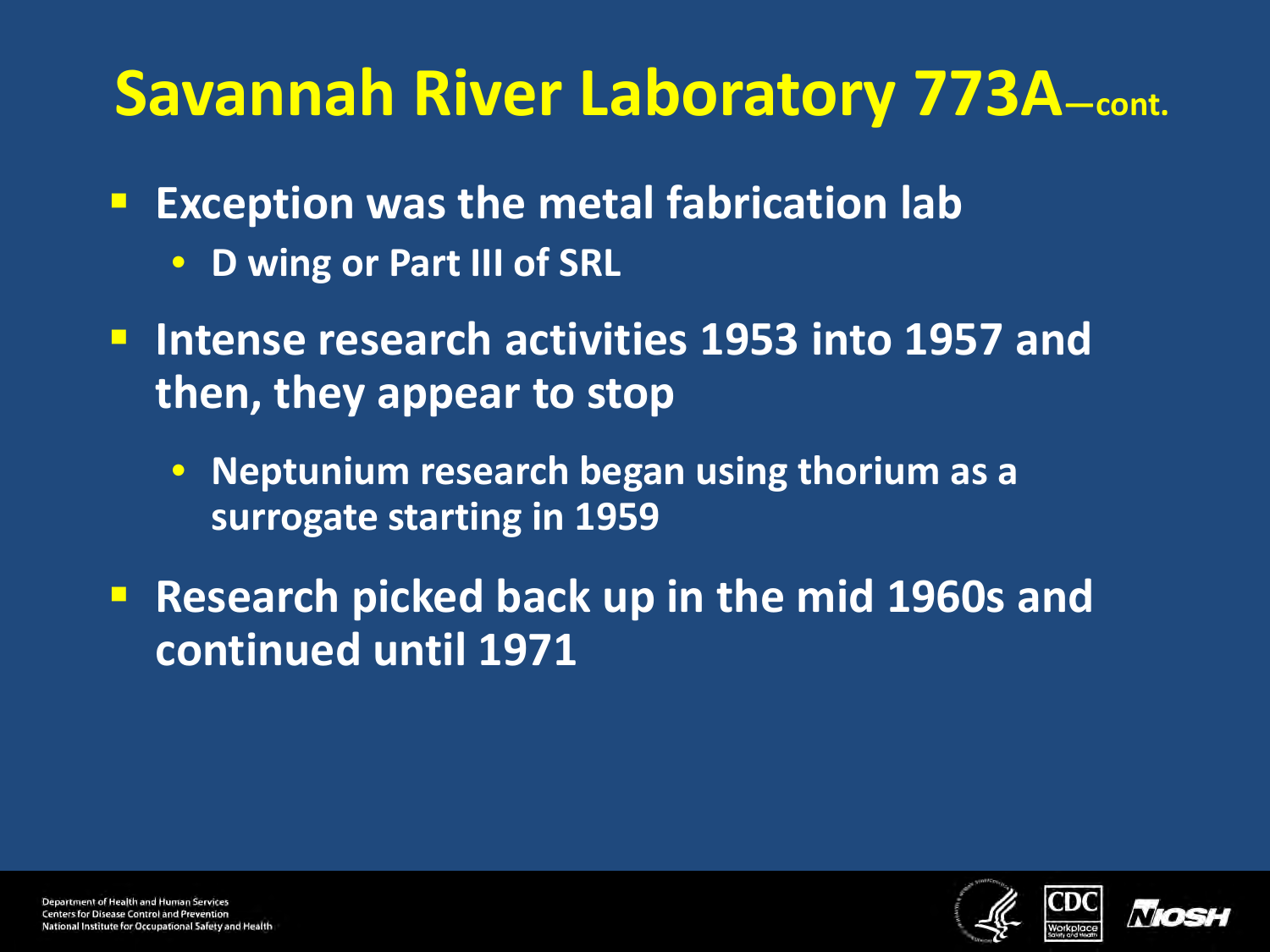

Department of Health and Human Services Centers for Disease Control and Prevention National Institute for Occupational Safety and Health



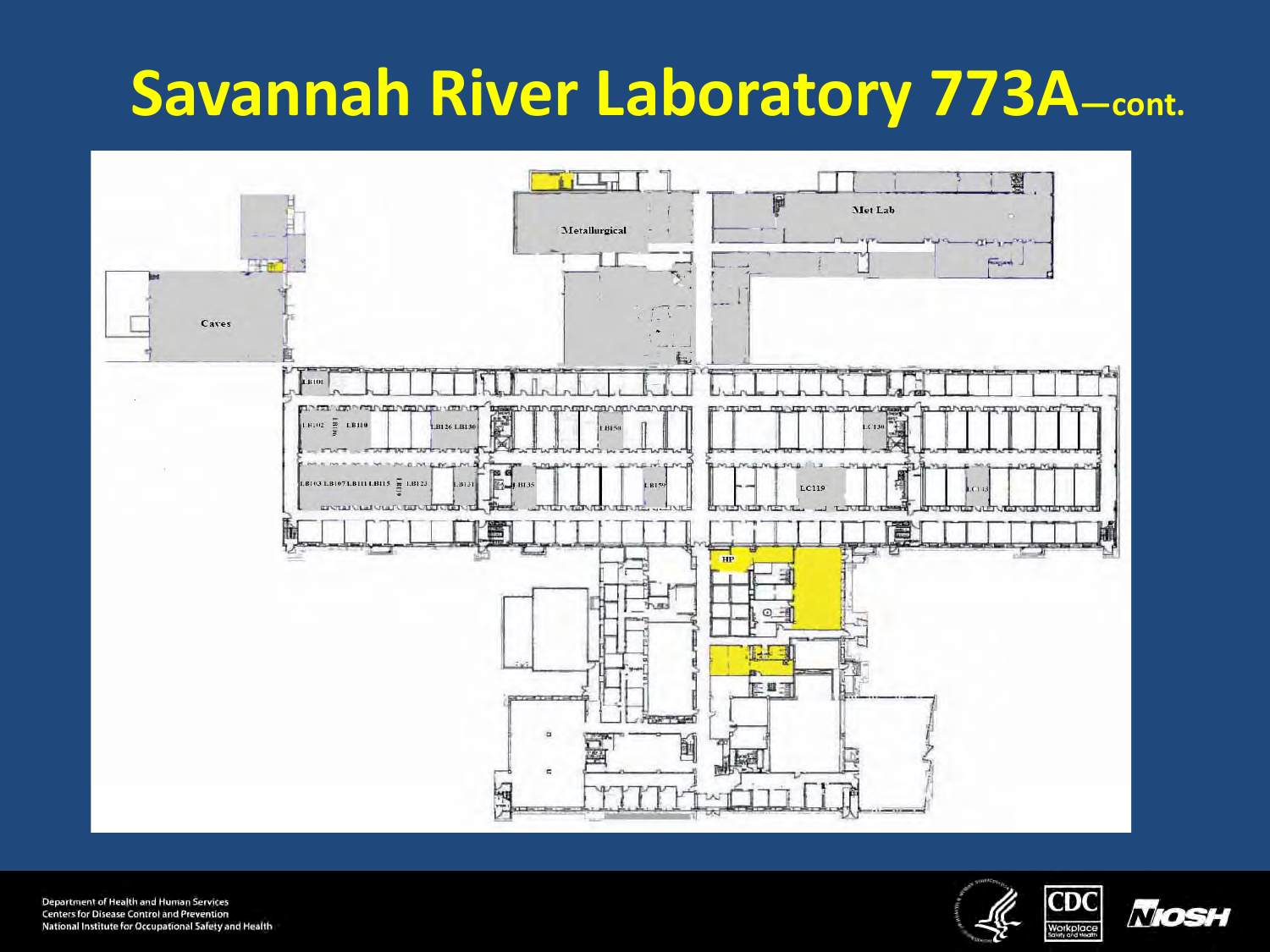- **Active radiological protection program**
	- **Routine surveys of corridors** —**Most indicated "no contamination detected"**
	- **Documented "spills" and incidents** —**One spill indicated 37cpm highest smearable** —**Others spills several thousand cpm**
	- **Routine surveys of special work and materials leaving the building**
- **Researchers conduct of operations** 
	- **Sometimes less than formal and documented by Radiation Control Technicians**



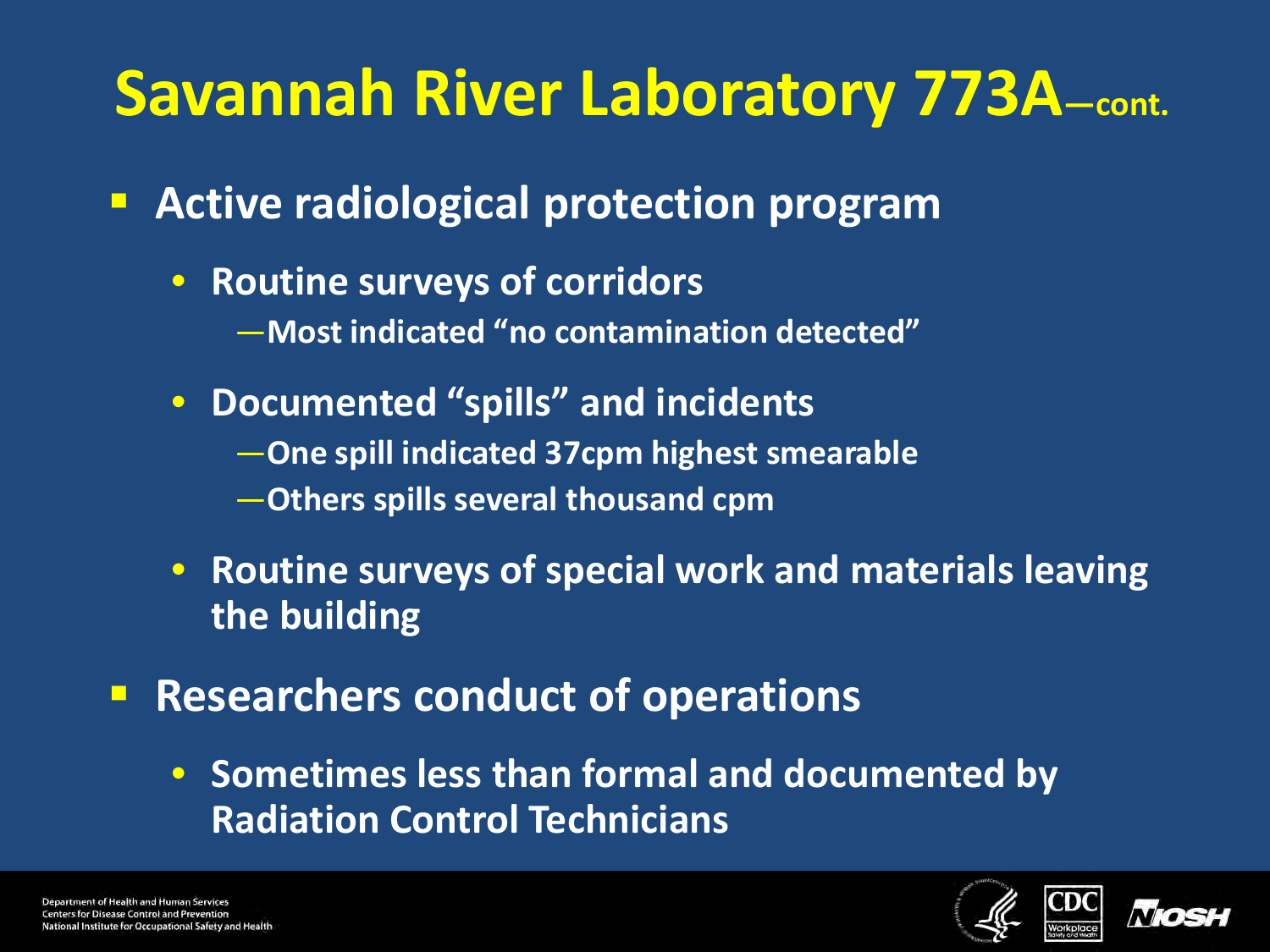- **Bioassay data**
	- **1956 only**
	- **225 samples for 175 workers**
	- **Indication in logbook of beginning to compile list of workers who ever worked with thorium**
- **Air sampling**
	- **Not breathing zone representative (interviews)**
	- **Could not locate significant air sample data**

—**Apparently different recording practice for the technical area as opposed to production areas**



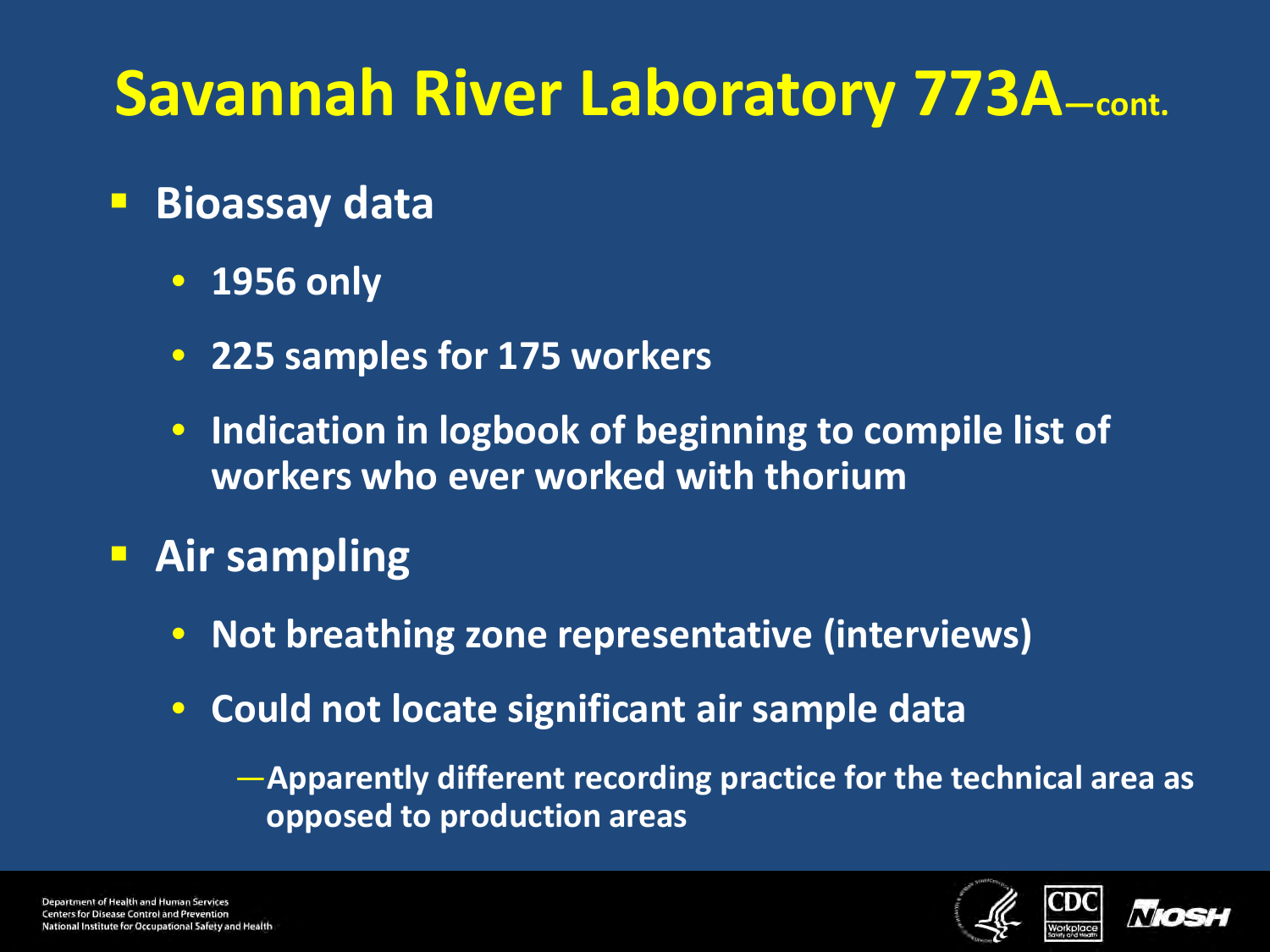#### **Smear data**

- **Data available in Health Physics logbooks**
- **Tremendous effort to locate all logbooks, code all of the data to develop an exposure model**
- **Not clear where routine samples were taken within the labs—some samples indicate edge of hood, but others do not indicate location**
- **Most (not all) routine data stated as "no contamination detected" with no further information**
- **After the analysis, still not sure exposure model would be reasonable**



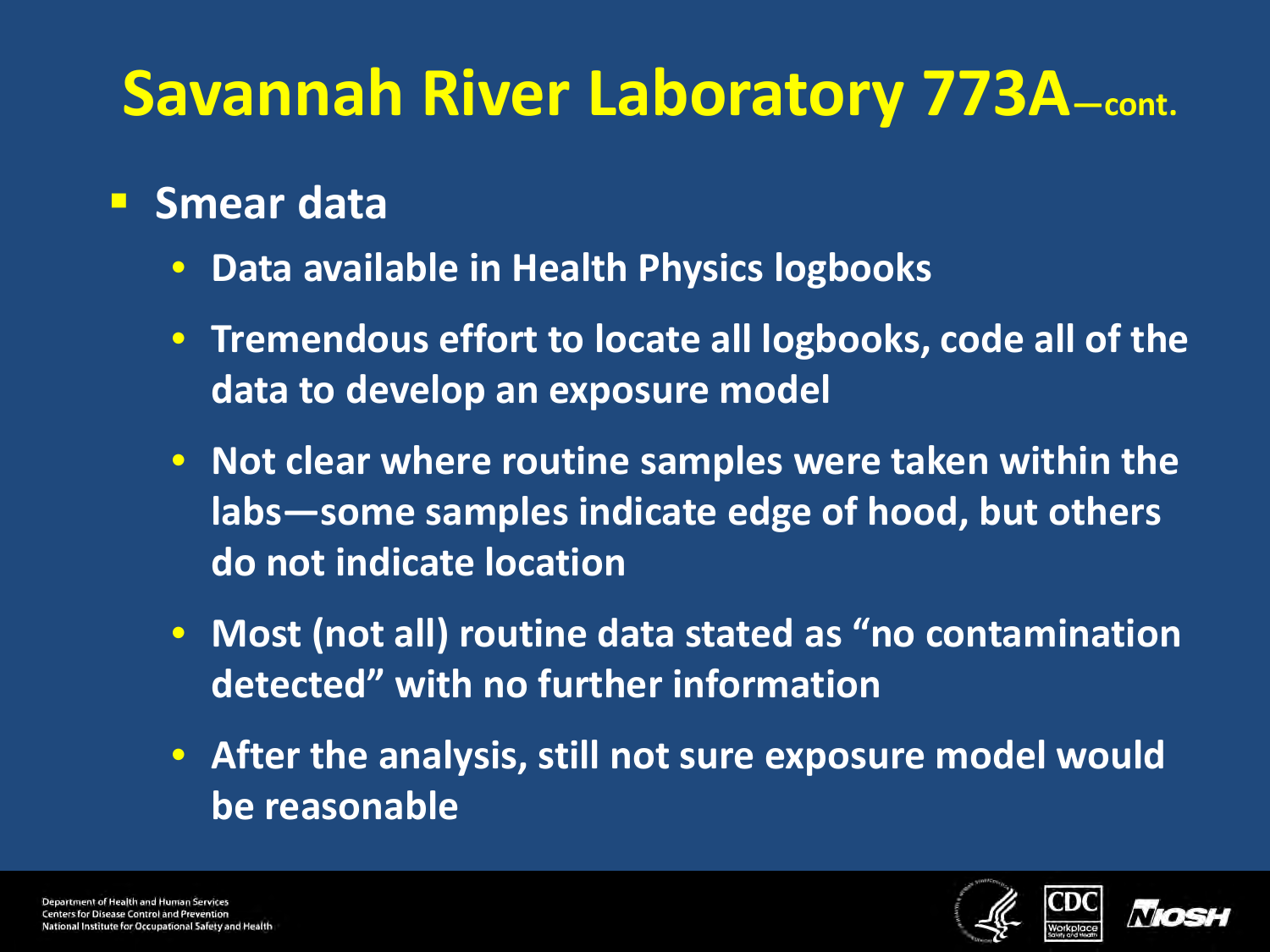- **Source-term (modeling)** 
	- **Different chemical and physical forms in every laboratory and within laboratory**
	- **Constant movement of material between laboratories**
	- **Cannot place people in specific laboratories (especially construction workers)**



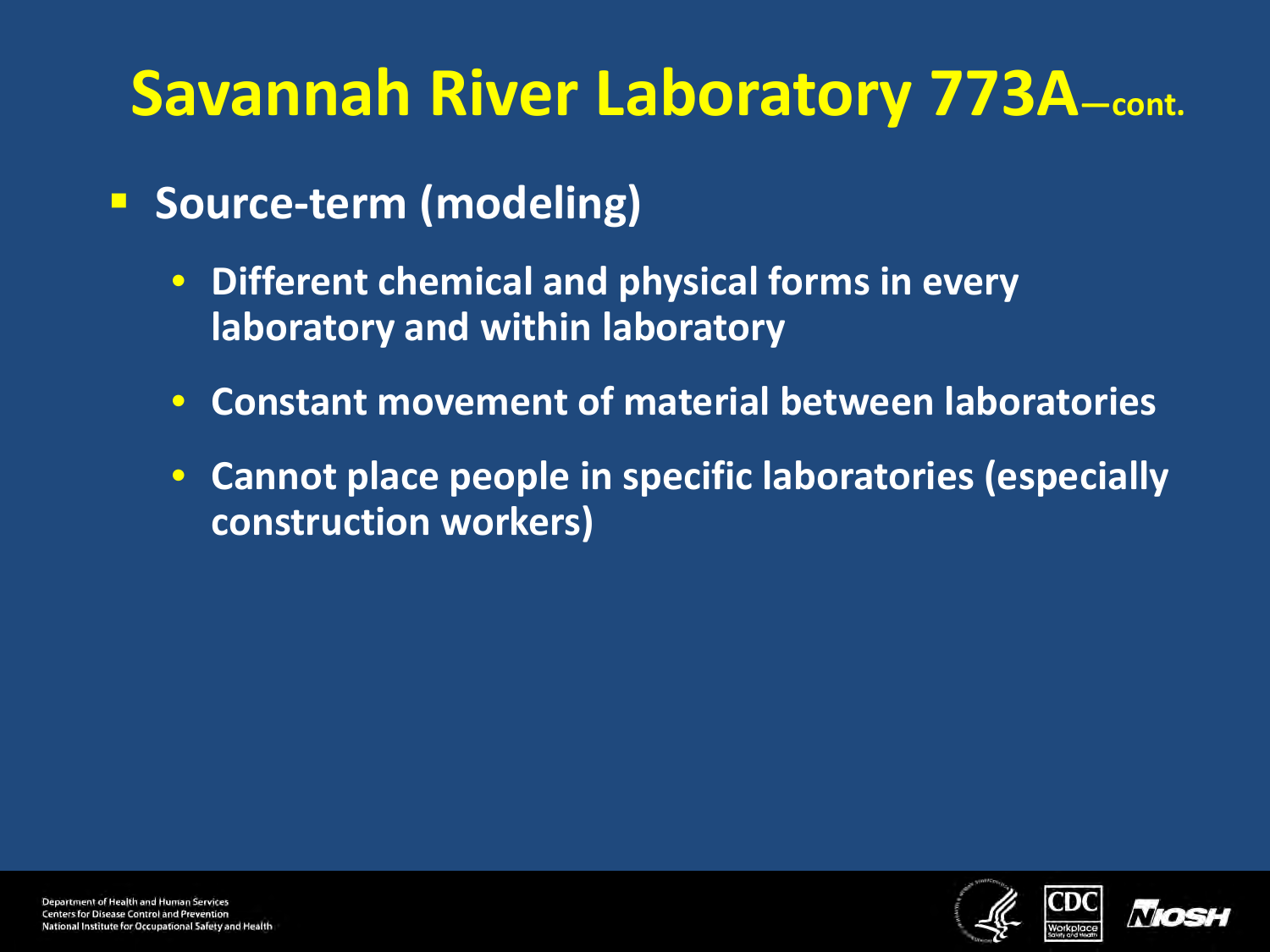# **Semi-Works (TNX)**



*Swanson, 2006*



Department of Health and Human Services Centers for Disease Control and Prevention National Institute for Occupational Safety and Health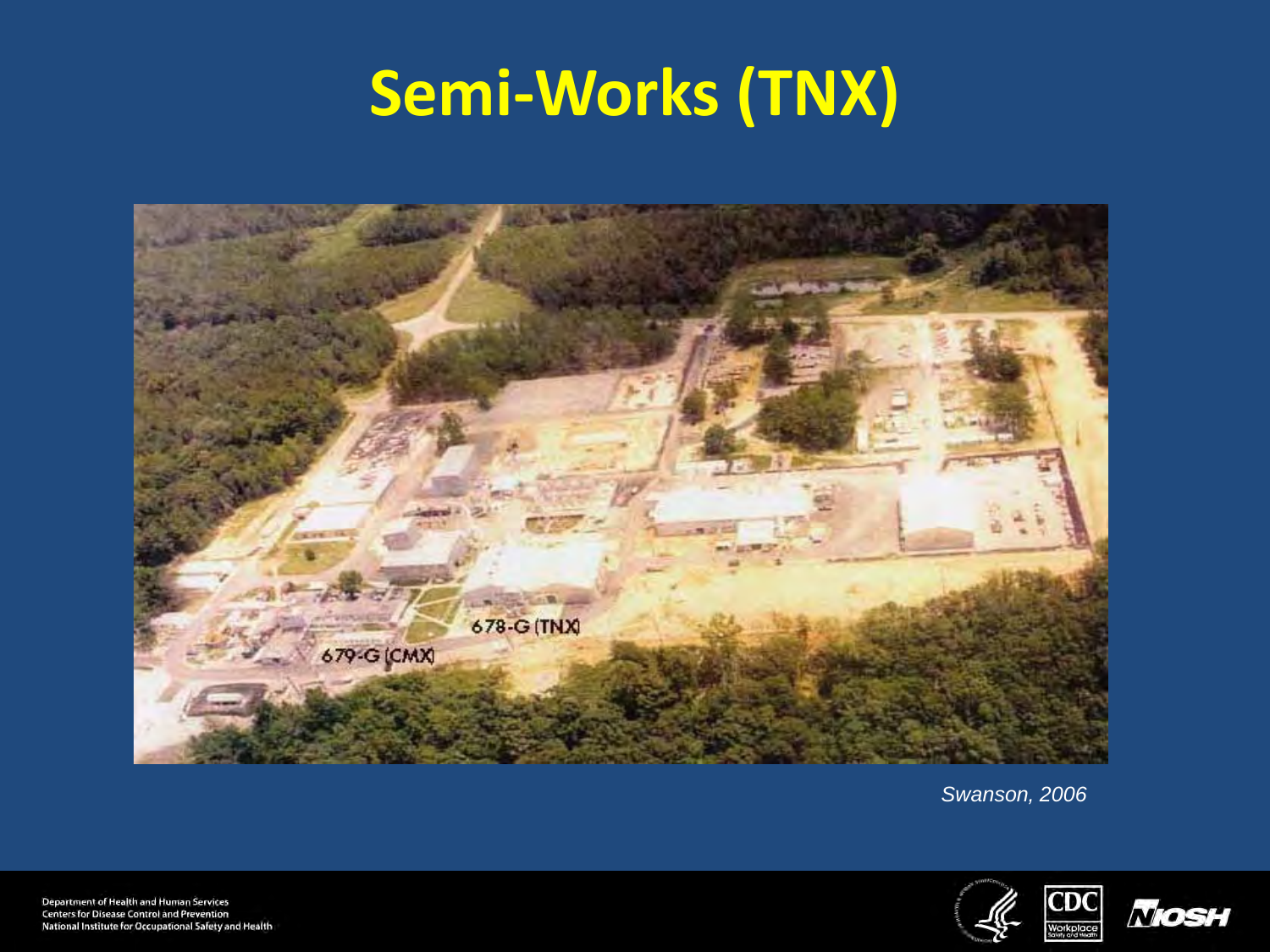# **Semi-Works (TNX)—cont.**

- **E** Scaled up dissolving experiments from lab scale **to semi-production scale**
- **Inventories indicate intermittent work with thorium** 
	- **August 1954 – December 1956**
	- **September 1964 – December 1969**
- **Inventories indicate significant quantities of thorium (few tons)**
	- **Some information about quantity of material in dissolvers (few tons)**



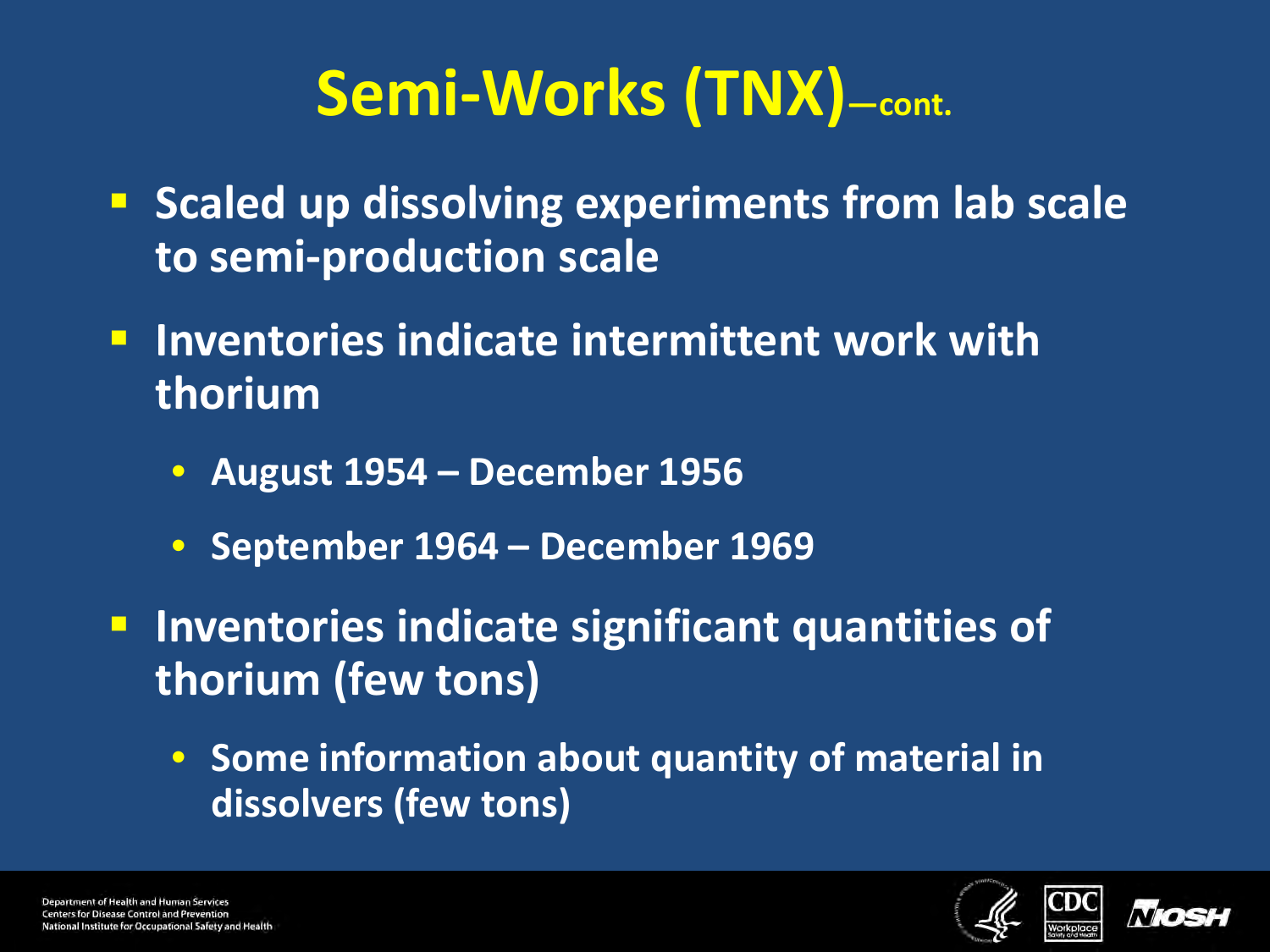# **Semi-Works (TNX)—cont.**

- **Internal radiation monitoring data** 
	- **No bioassay although some of the workers moved between 773A and TNX**
	- **No air sample data located for TNX**
	- **Health Physics logbooks similar to 773A**

—**Surveys note levels but not exact locations** 

• **Source-term data**

—**Similar issues to 773A but not as complex**



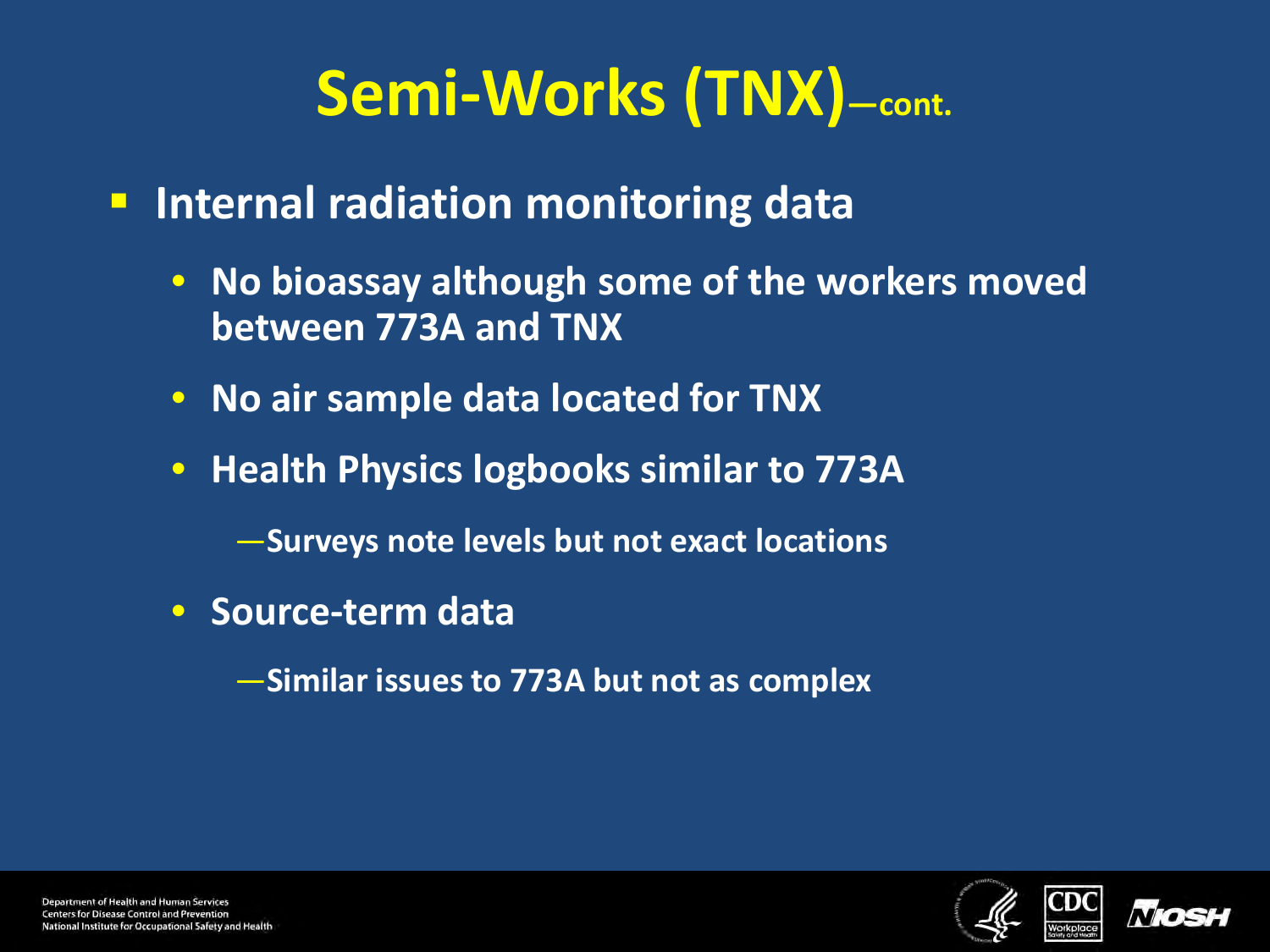# **Burial Grounds**

- **E** Material going to burial grounds was surveyed **for contamination**
	- **300 area radiation survey log sheets**
	- **773A Health Physics logbooks**
	- **TIMX Health Physics logbooks**
- **High level cave waste was encapsulated in concrete and sent to burial ground**



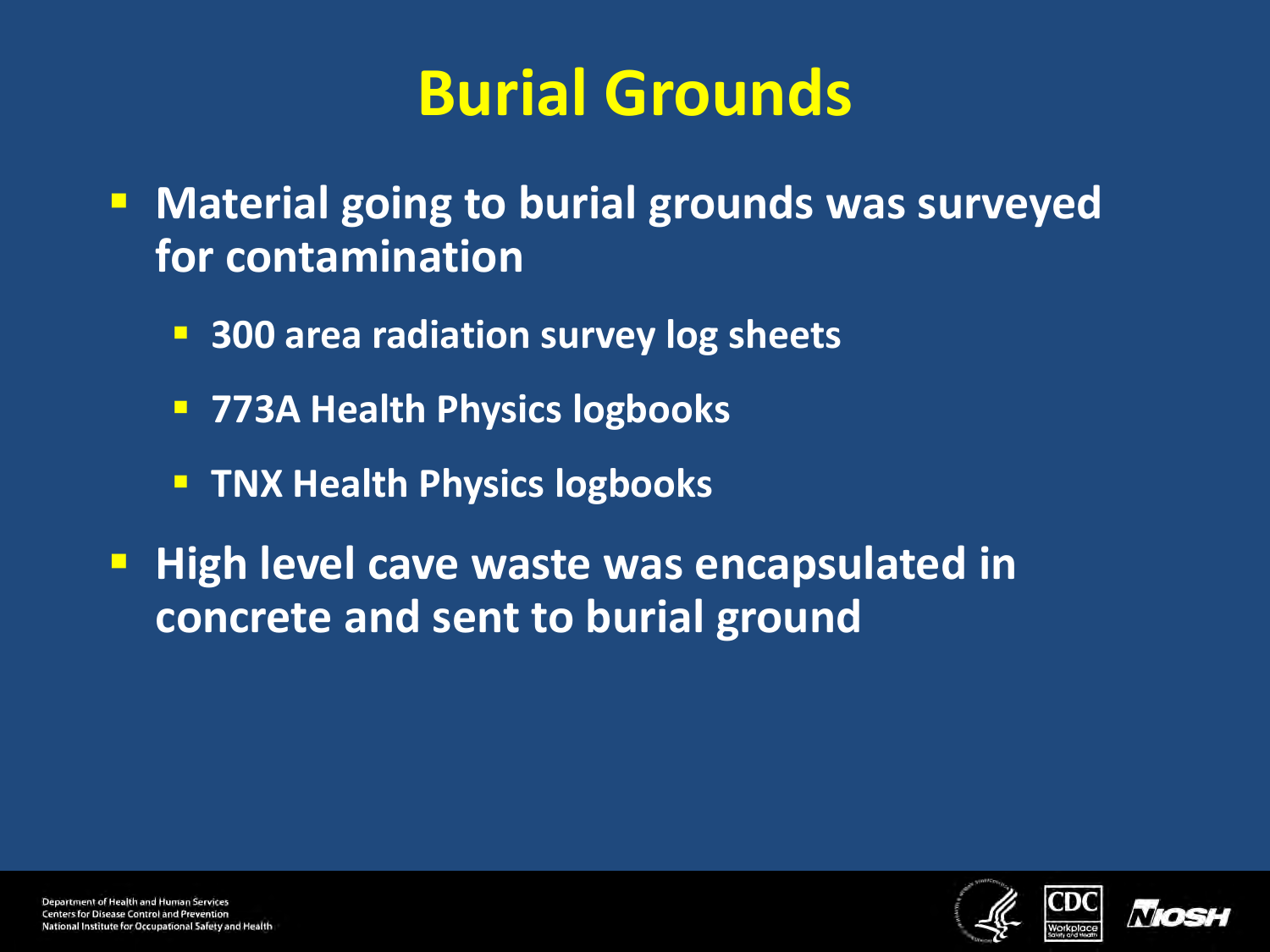# **200H Separations**

- **Uranium-233 was the product**
- **Due to extremely high photon dose rate (R/hr), minimal potential for internal exposure**
- **Wet process dissolving irradiated thorium in canyons**
- **Transfer from hold-up tank to railroad cars**
- **Rail cars equipped with filters to prevent particulate contamination during filling and thermal expansion**
- **P** Due to high photon dose rate, rail cars were roped **off and inspected via binoculars for leaks**



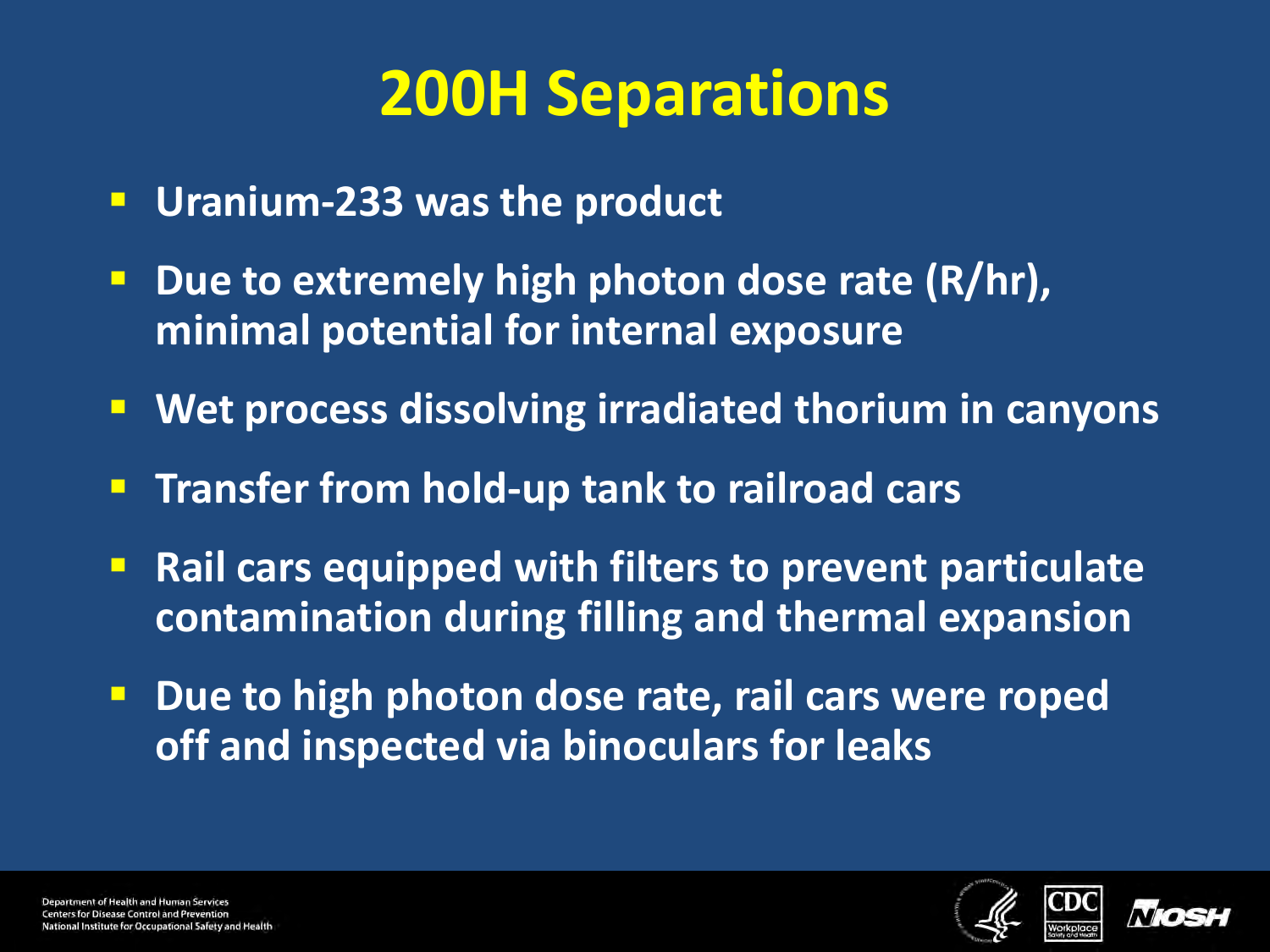# **NIOSH Proposed Class**

**All externally monitored employees of the Department of Energy, its predecessor agencies, and their contractors and subcontractors who worked at the Savannah River Site from January 1, 1953 through December 31, 1957, and whose records have dosimetry codes A, G, CMX, or TNX; and all externally monitored employees of the Department of Energy, its predecessor agencies, and their contractors and subcontractors who worked at the Savannah River Site from January 1, 1958 through September 30, 1972, and whose records have dosimetry codes 5A, 5C, 6B through 6Z, 12D through 12H, or 12J through 12Z for a number of work days aggregating at least 250 work days, occurring either solely under this employment or in combination with work days within the parameters established for one or more other classes of employees included in the Special Exposure Cohort***.*





Department of Health and Human Services **Centers for Disease Control and Prevention** lational Institute for Occupational Safety and Health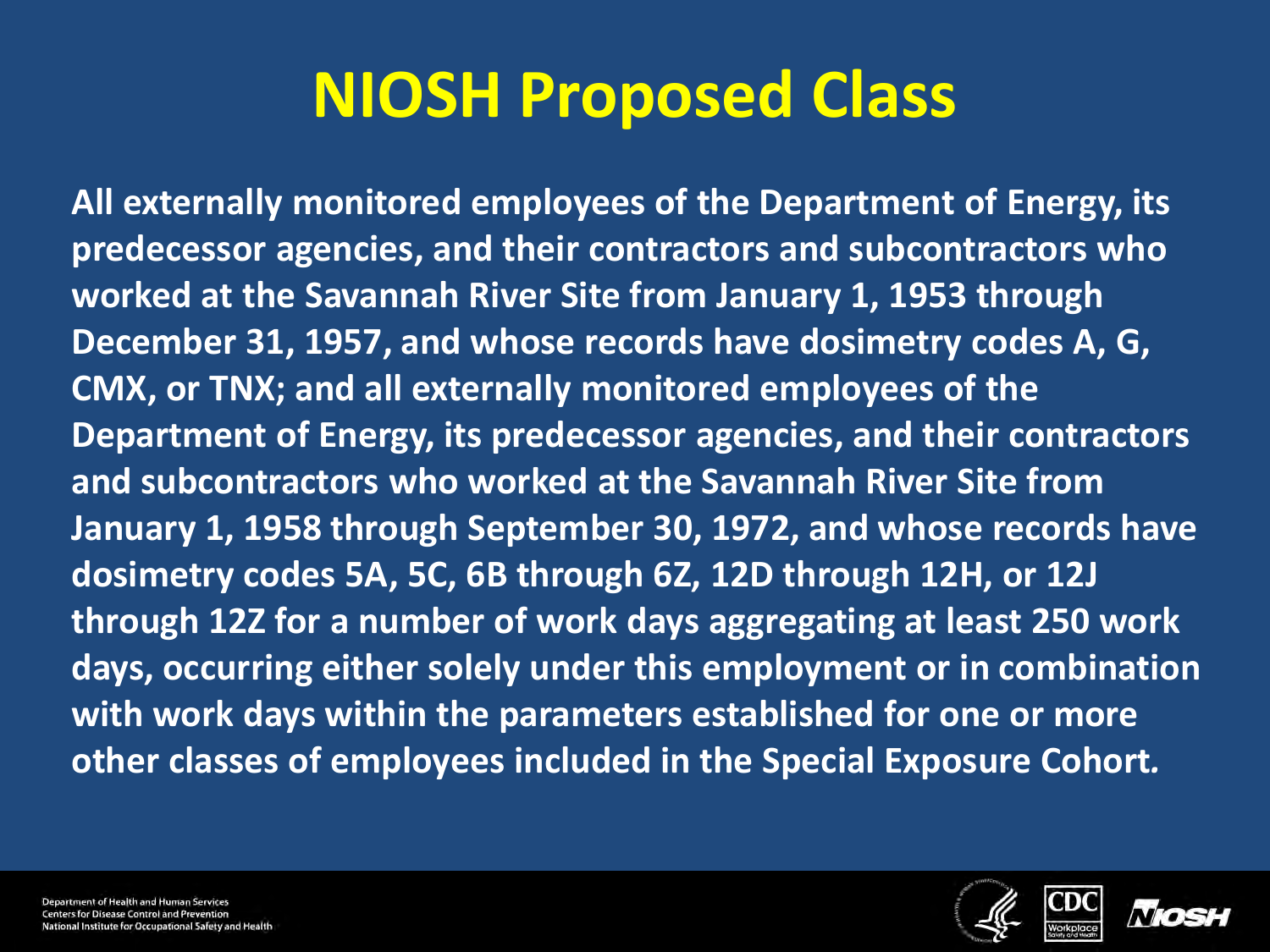# **Thorium Feasibility Summary 53-57**

| <b>Function</b>       | <b>Area</b><br><b>Designation</b> | <b>HP Area</b><br><b>Code</b> | <b>Unencapsulated</b><br><b>Thorium</b> | <b>Encapsulated</b><br><b>Thorium</b> | <b>Inclusion</b><br>in SEC |  |
|-----------------------|-----------------------------------|-------------------------------|-----------------------------------------|---------------------------------------|----------------------------|--|
| <b>Separations</b>    | <b>200F</b>                       | F                             | <b>No</b>                               | <b>No</b>                             | <b>No</b>                  |  |
|                       | <b>200H</b>                       | H                             | <b>No</b>                               | <b>No</b>                             | <b>No</b>                  |  |
| <b>Manufacturing</b>  | <b>300M</b>                       | M                             | <b>Yes</b>                              | <b>Yes</b>                            | <b>No</b>                  |  |
| <b>Heavy Water</b>    | 400D                              | D                             | <b>No</b>                               | <b>No</b>                             | <b>No</b>                  |  |
| Laboratory            | <b>773A</b>                       | $\blacktriangle$              | <b>Yes</b>                              | Yes <sup>-</sup>                      | <b>Yes</b>                 |  |
| <b>Physics Lab</b>    | <b>777M</b>                       | M                             | <b>Yes</b>                              | <b>Yes</b>                            | <b>No</b>                  |  |
| <b>Semi-works</b>     | <b>CMX/TNX</b>                    | A,G,CNX,TNX                   | <b>Yes</b>                              | <b>Yes</b>                            | <b>Yes</b>                 |  |
| <b>A Area support</b> |                                   | $\blacktriangle$              |                                         |                                       | <b>Yes</b>                 |  |
| <b>Reactors</b>       | <b>100R</b>                       | $\mathbf R$                   | <b>No</b>                               | <b>Yes</b>                            | <b>No</b>                  |  |
|                       | <b>100P</b>                       | P                             | <b>No</b>                               | <b>Yes</b>                            | <b>No</b>                  |  |
|                       | 100L                              | L                             | <b>No</b>                               | <b>Yes</b>                            | <b>No</b>                  |  |
|                       | <b>100K</b>                       | $\mathsf K$                   | <b>No</b>                               | <b>Yes</b>                            | <b>No</b>                  |  |
|                       | <b>100C</b>                       | $\mathbf C$                   | <b>No</b>                               | <b>Yes</b>                            | <b>No</b>                  |  |
| <b>Central Shops</b>  | <b>CS</b>                         | G                             |                                         |                                       | <b>Yes</b>                 |  |



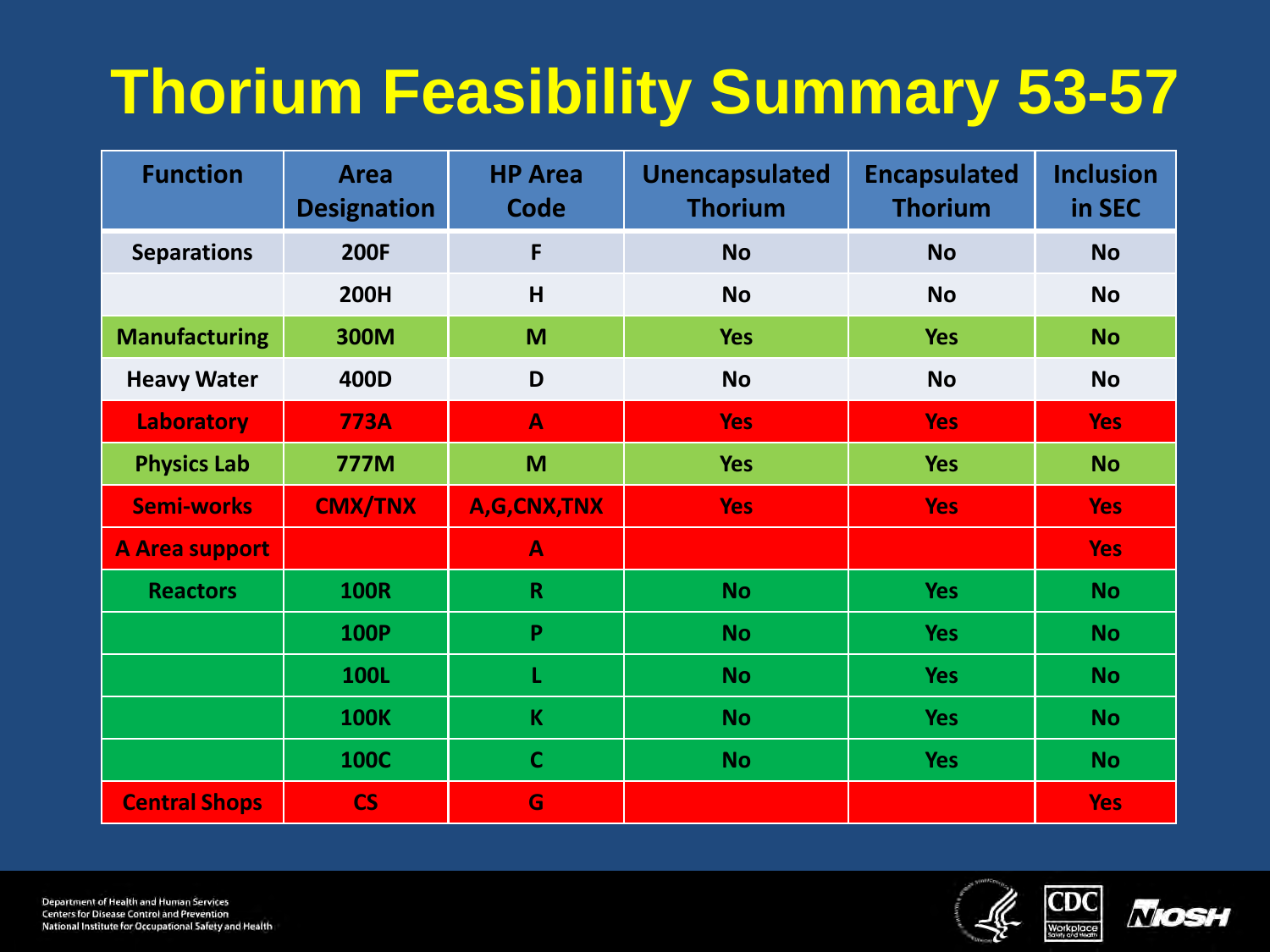# **Thorium Feasibility Summary 58-72**

| <b>Function</b>       | <b>Area</b><br><b>Designation</b> | <b>HP Area</b><br><b>Code</b> | <b>Unencapsulated</b><br><b>Thorium</b> | <b>Encapsulated</b><br><b>Thorium</b> | <b>Inclusion in</b><br><b>SEC</b> |  |  |
|-----------------------|-----------------------------------|-------------------------------|-----------------------------------------|---------------------------------------|-----------------------------------|--|--|
| <b>Separations</b>    | <b>200F</b>                       | 1A                            | <b>No</b>                               | <b>Yes</b>                            | <b>No</b>                         |  |  |
|                       | <b>200H</b>                       | 2A                            | <b>Yes</b>                              | <b>Yes</b>                            | <b>No</b>                         |  |  |
| <b>Manufacturing</b>  | 300M                              | 3A                            | <b>Yes</b>                              | <b>Yes</b>                            | <b>No</b>                         |  |  |
| <b>Heavy Water</b>    | 400D                              | <b>4A</b>                     | <b>No</b>                               | <b>No</b>                             | <b>No</b>                         |  |  |
| <b>Laboratory</b>     | <b>773A</b>                       | <b>5A</b>                     | <b>Yes</b>                              | <b>Yes</b>                            | <b>Yes</b>                        |  |  |
| <b>Physics Lab</b>    | <b>777M</b>                       | <b>5B</b>                     | <b>Yes</b>                              | <b>Yes</b>                            | <b>No</b>                         |  |  |
| <b>Semi-works</b>     | <b>CMX/TNX</b>                    | 5C                            | <b>Yes</b>                              | <b>Yes</b>                            | <b>Yes</b>                        |  |  |
| <b>A Area support</b> |                                   | 6B-6Z                         |                                         |                                       | <b>Yes</b>                        |  |  |
| <b>Reactors</b>       | <b>100R</b>                       | <b>7A</b>                     | <b>No</b>                               | <b>Yes</b>                            | <b>No</b>                         |  |  |
|                       | <b>100P</b>                       | <b>8A</b>                     | <b>No</b>                               | <b>Yes</b>                            | <b>No</b>                         |  |  |
|                       | <b>100L</b>                       | <b>9A</b>                     | <b>No</b>                               | <b>Yes</b>                            | <b>No</b>                         |  |  |
|                       | <b>100K</b>                       | <b>10A</b>                    | <b>No</b>                               | <b>Yes</b>                            | <b>No</b>                         |  |  |
|                       | <b>100C</b>                       | <b>11A</b>                    | <b>No</b>                               | <b>Yes</b>                            | <b>No</b>                         |  |  |
| <b>Central Shops</b>  | <b>CS</b>                         | 12D-12H<br><b>12J-12Z</b>     |                                         |                                       | <b>Yes</b>                        |  |  |





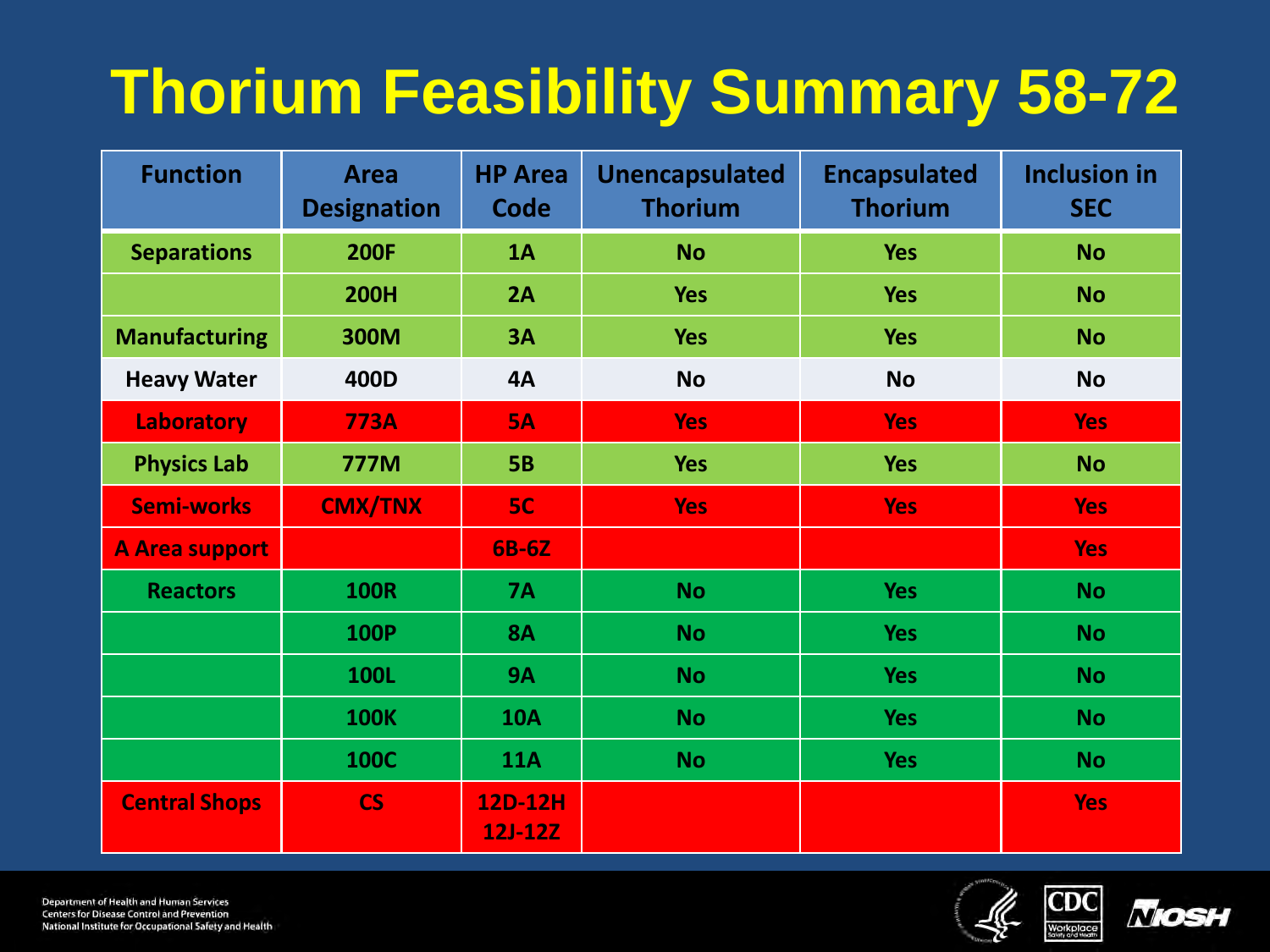# **Recommendation to the Board**

- **All workers had to wear a dosimeter to enter a regulated area (radiation area)**
- **Class definition based on external monitoring**
	- **Workers** *likely* **exposed 1953-1957 Dosimeter Codes = A, CMX, TNX 1958-Sept. 1972 Dosimeter Codes = 5A, 5C**
	- **Workers who** *may have been* **exposed 1953-1957 Dosimeter Codes = G 1958-Sept. 1972 Dosimeter Codes = 6B-6Z, 12D-12H, 12J-12Z**
	- **Workers who** *were not* **exposed All other dosimeter codes**



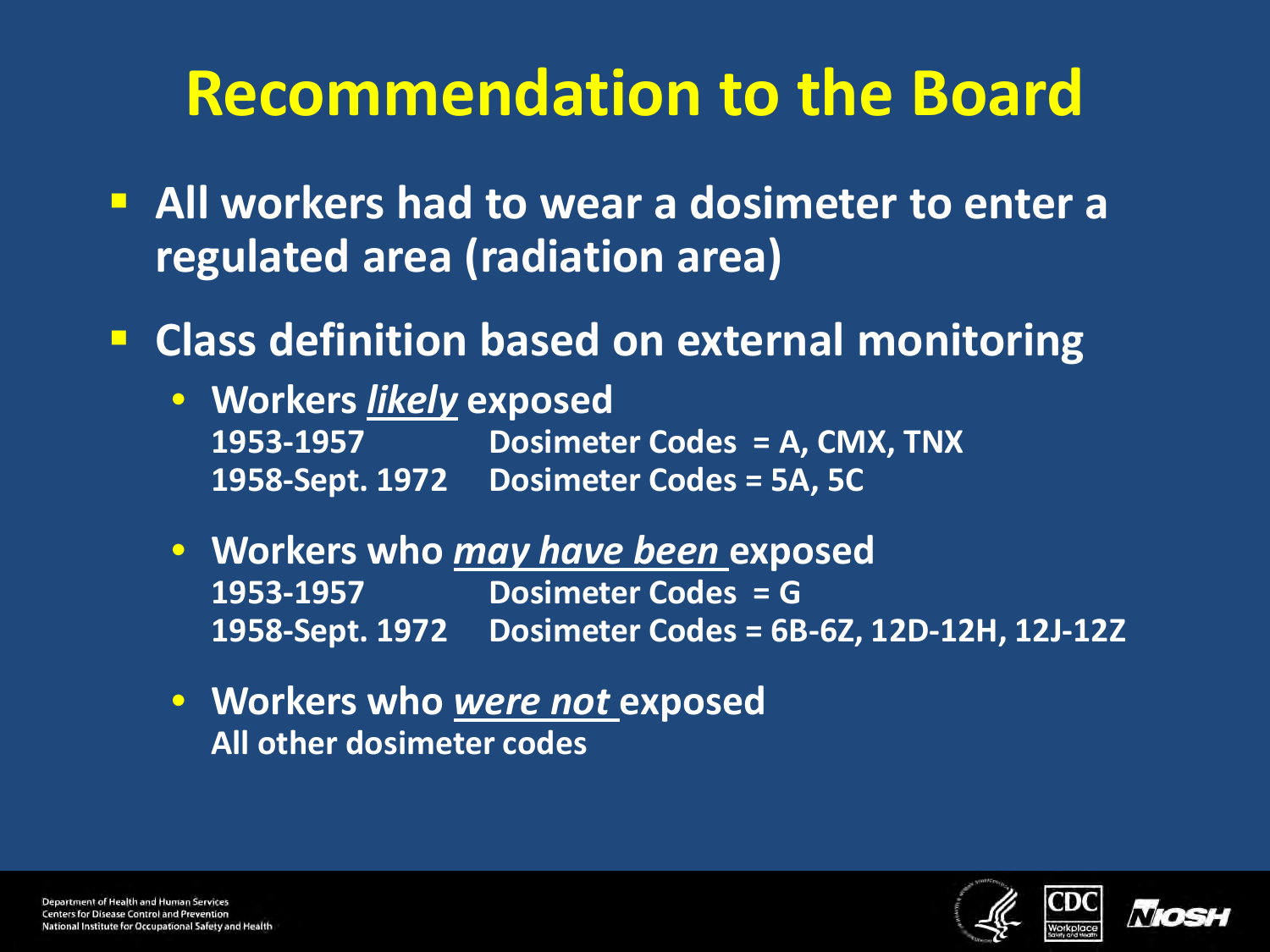# **SEC End-Date Determination**

- **Major drop in thorium inventory** 
	- **773A less than 225 kilograms**
	- **TNX no inventory after June 1969**
- **End-date coincides with D&D of 300M area thorium oxide room signifying end of production and effectively research**
- **Whole body count information more readily available after 1971**



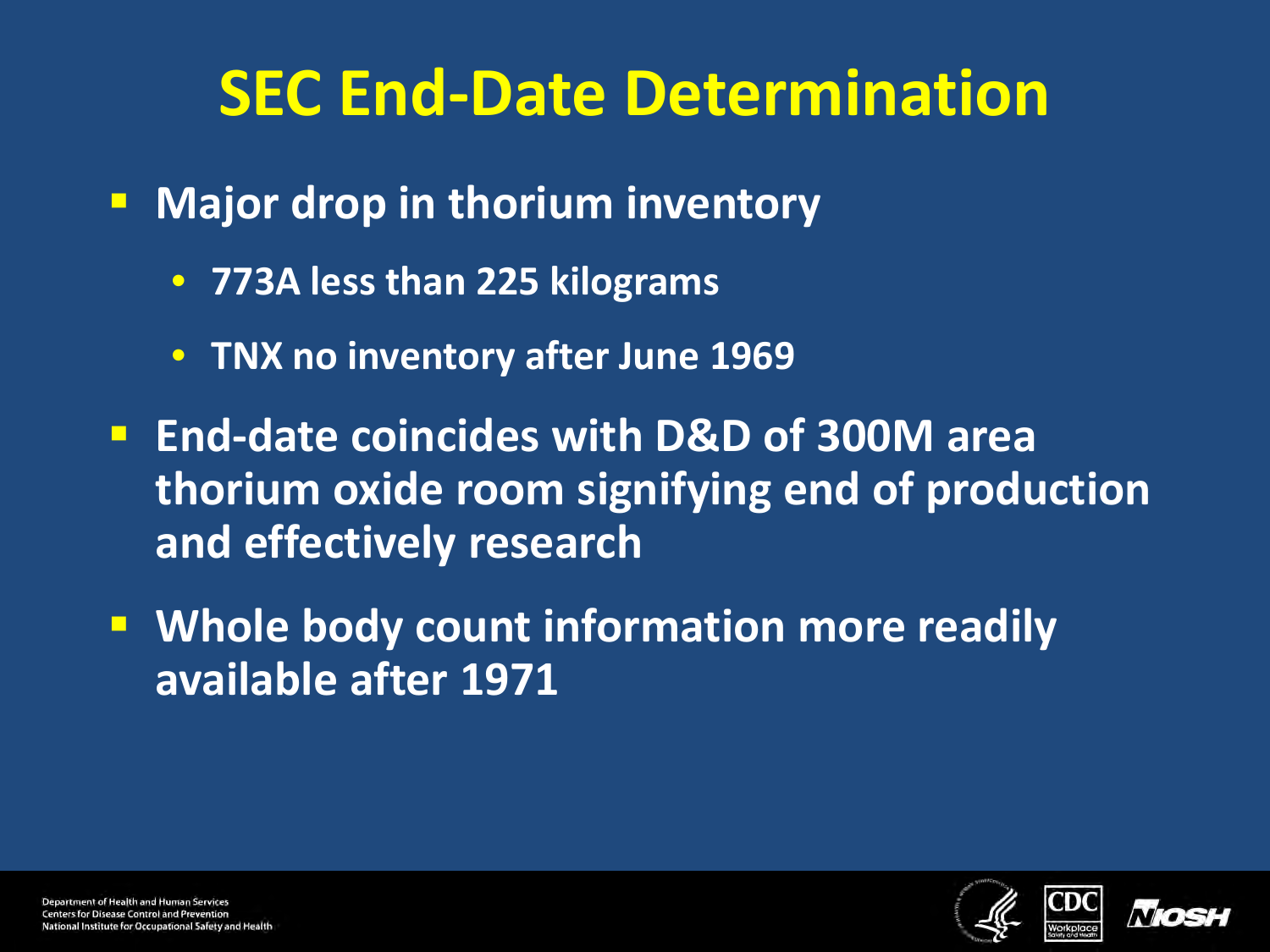# **Thorium Inventory**



Department of Health and Human Services Centers for Disease Control and Prevention National Institute for Occupational Safety and Health



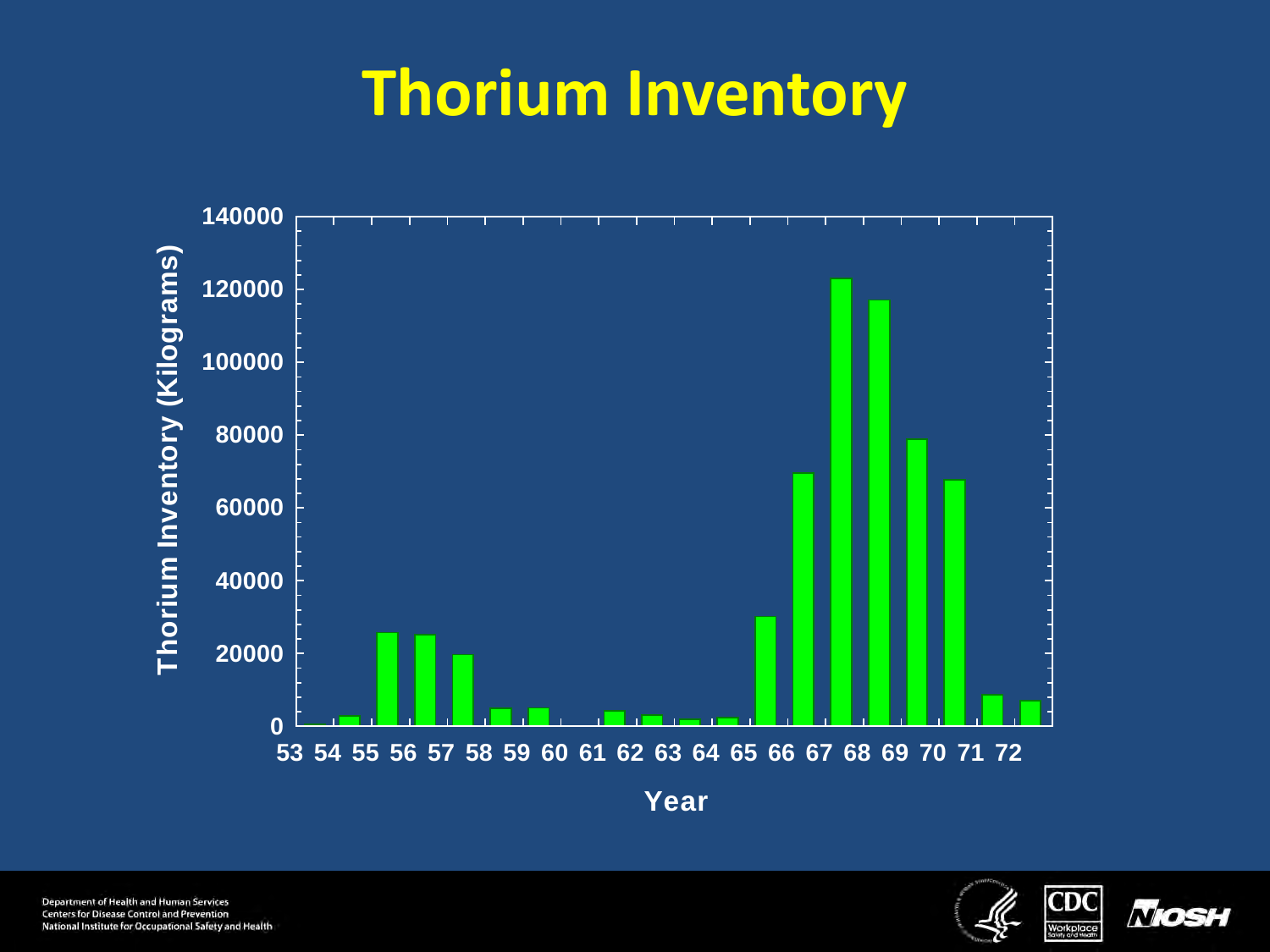# **Additional SEC End Date Research**

#### **Inventories indicate some small thorium work in later years**





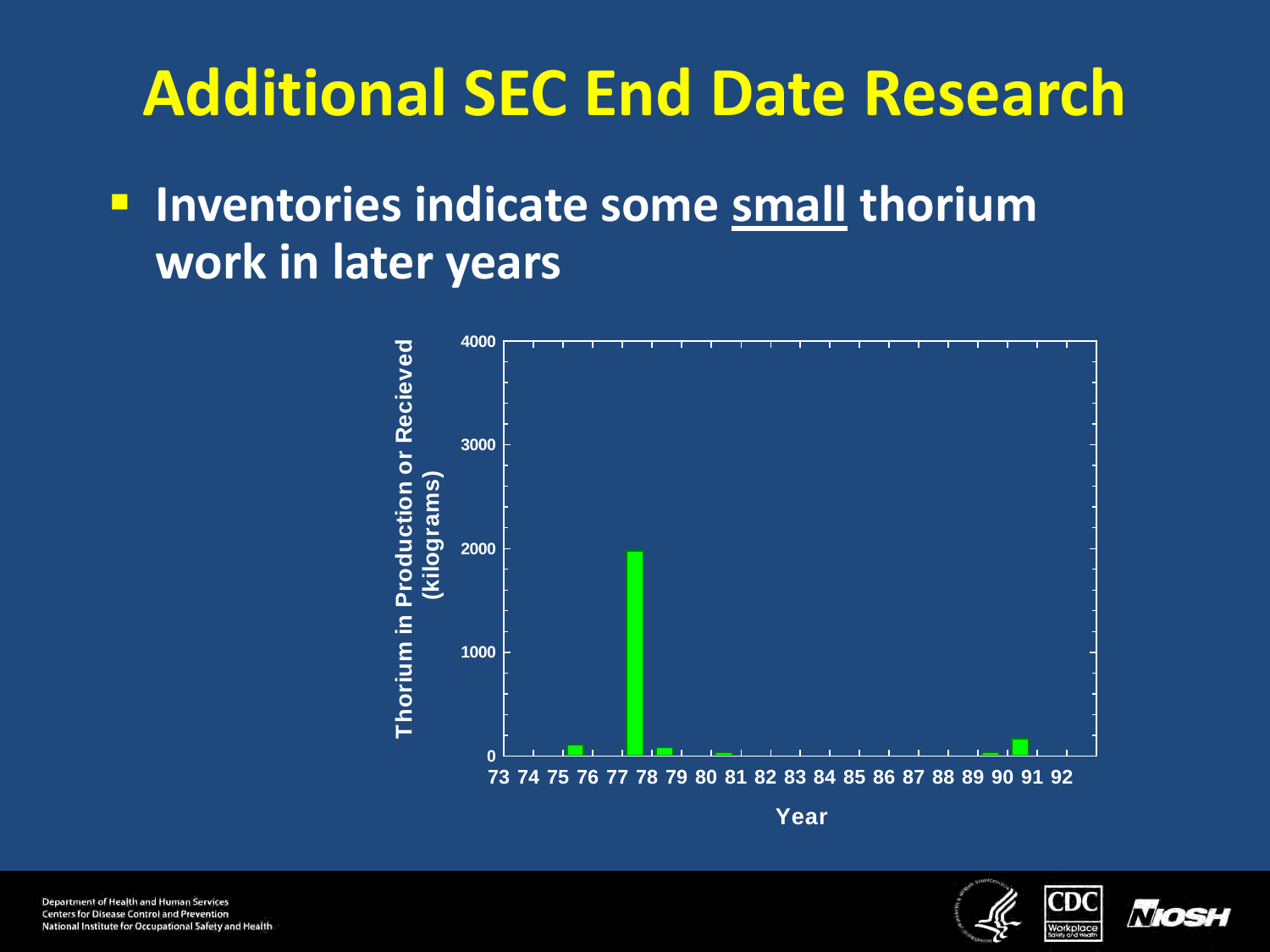#### **Whole Body Count Data**



Department of Health and Human Services **Centers for Disease Control and Prevention** National Institute for Occupational Safety and Health



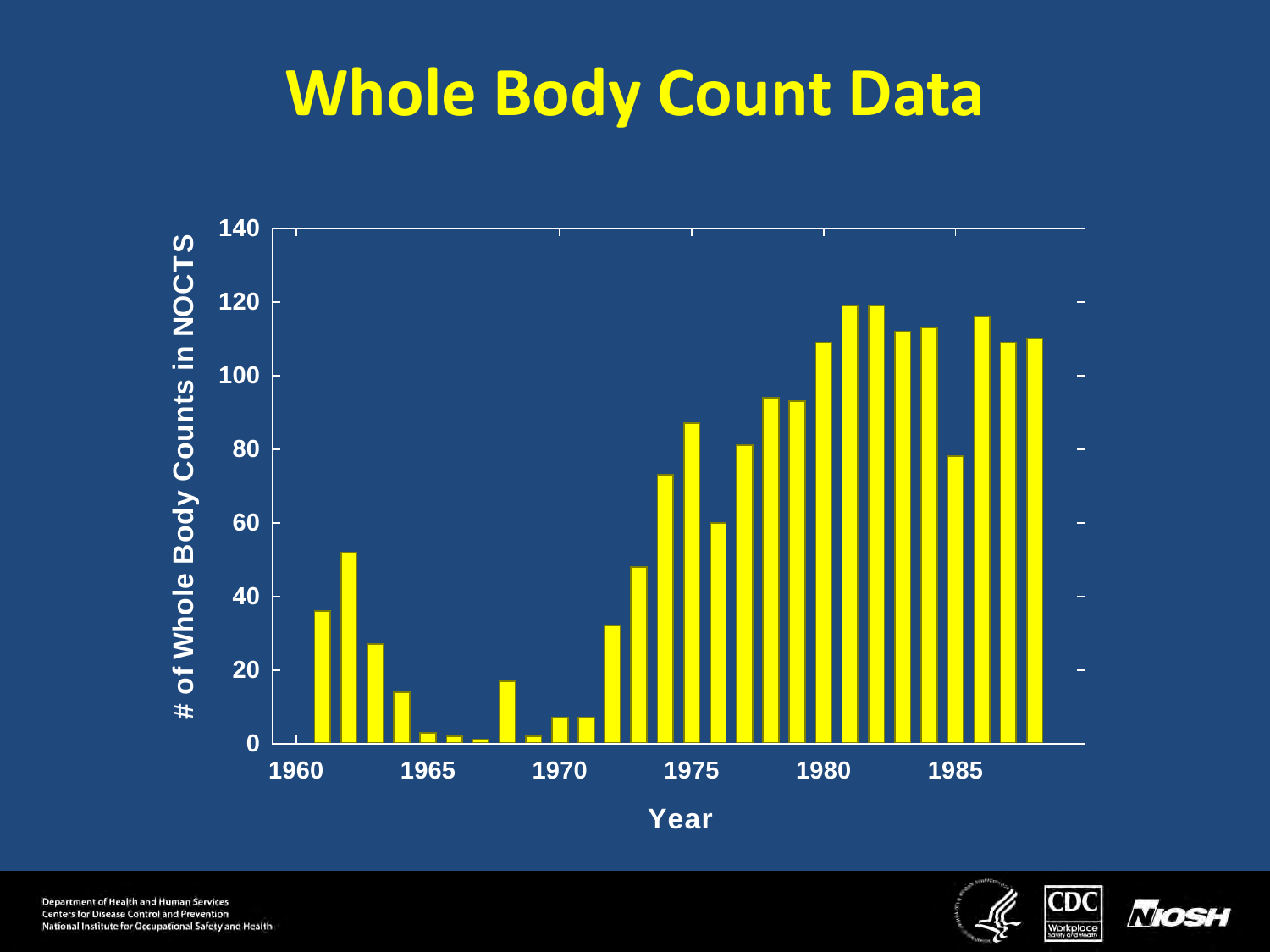# **Feasibility Summary**

#### **Feasibility Findings for SEC-00103 (Thorium) Source of Exposure Dose Reconstruction Feasible Dose Reconstruction NOT Feasible Internal - Thorium (1953 – 1957) A,G,TNX,CMX (1958 – Sept 1972) 5A, 5C 6B-6Z & 12C-12H & 12J-12Z X External - Beta-Gamma X - Neutron X - Occupational Medical X-ray X**



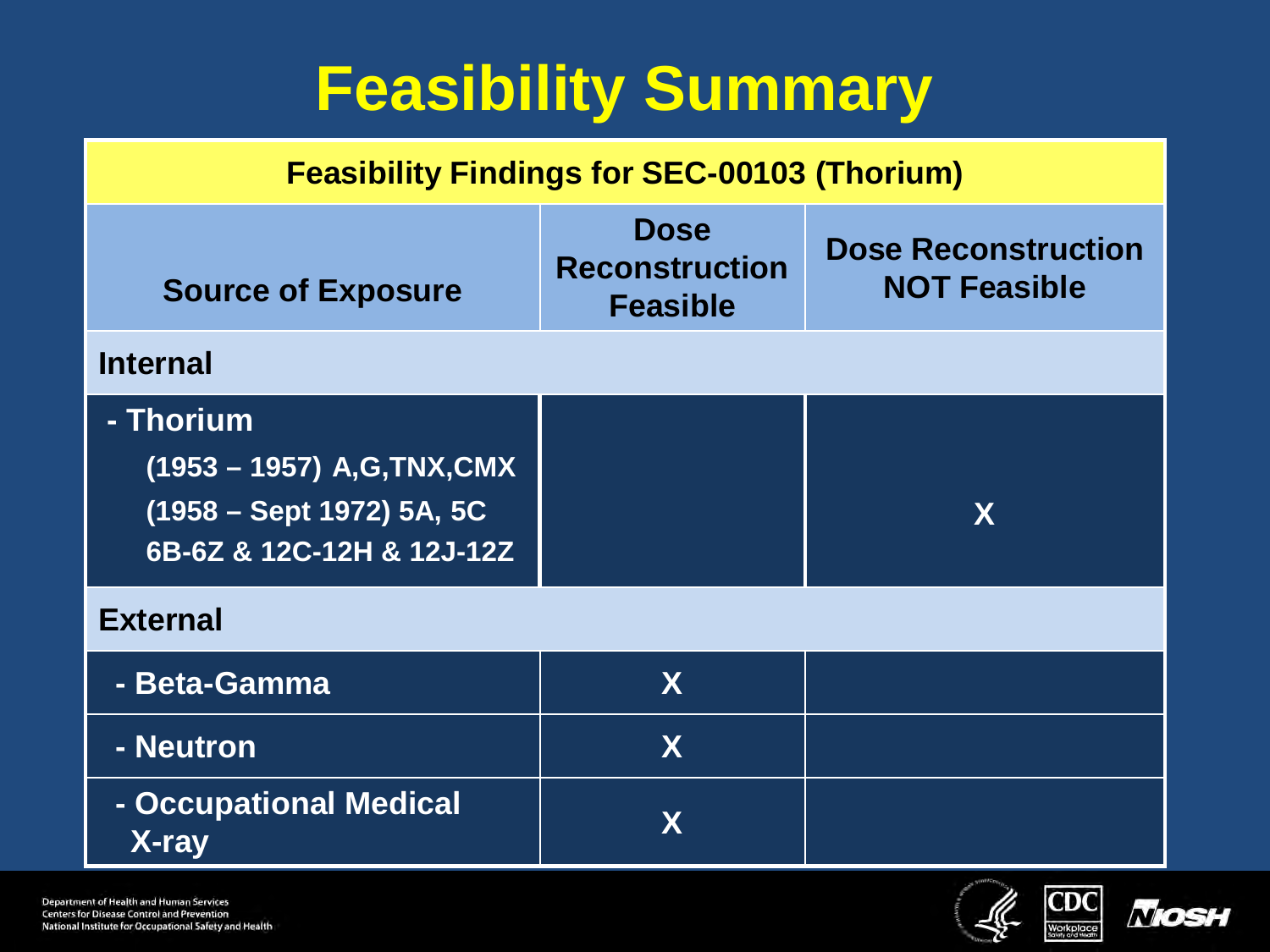# **Health Endangerment**

- **The evidence reviewed in this evaluation indicates that some workers in the class may have accumulated chronic radiation exposures through intakes of thorium.**
- **E** Consequently, NIOSH is specifying that health **may have been endangered for those workers covered by this evaluation who were employed for a number of work days aggregating at least 250 work days within the parameters established for this class or in combination with work days within the parameters established for one or more other classes of employees in the SEC.**